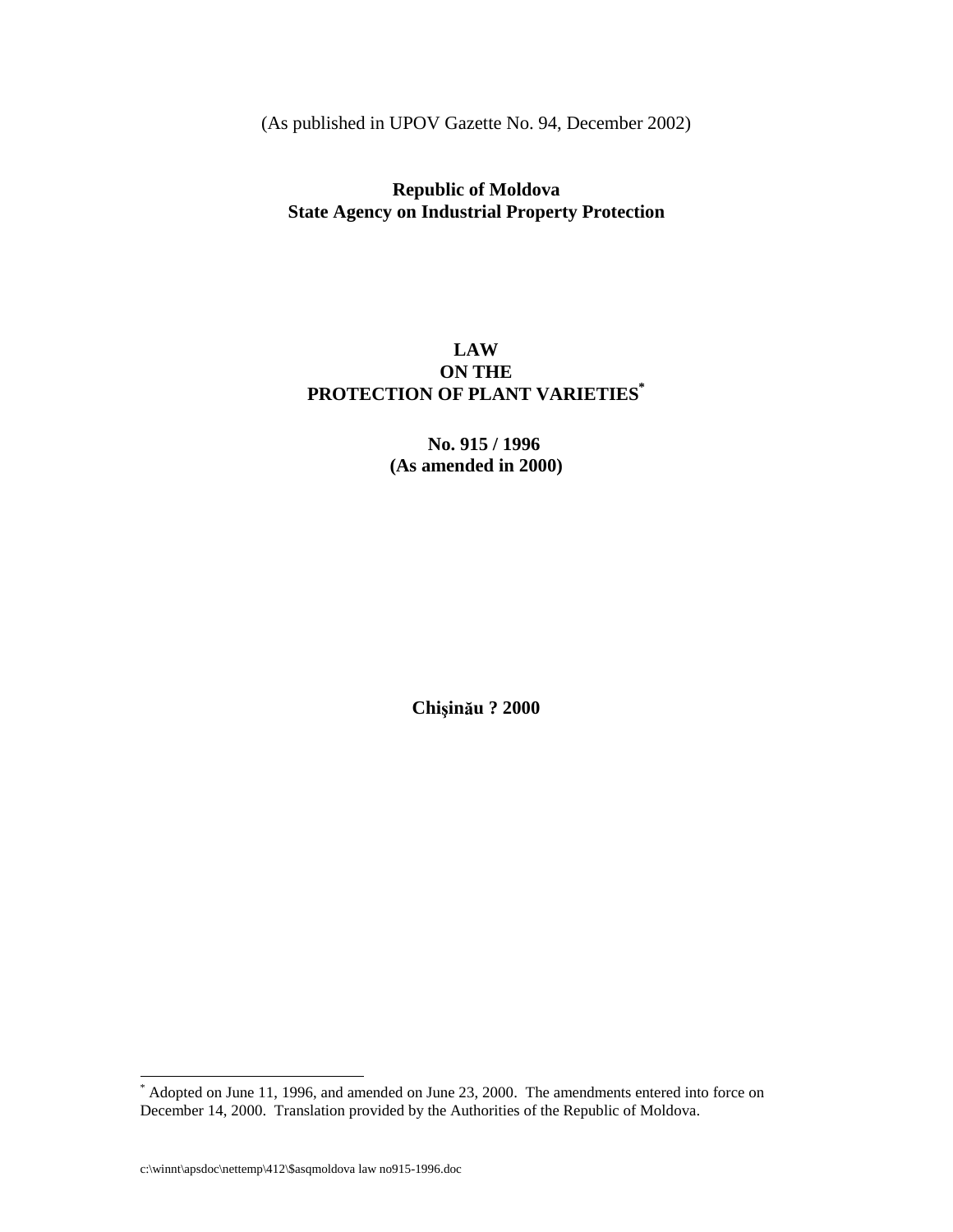# **TABLE OF CONTENTS**

Page

| <b>ChapterI</b>   |                                                  |
|-------------------|--------------------------------------------------|
| Art.1             |                                                  |
| Art.2             |                                                  |
| Art.3             | ScopeoftheLegalProtectionofaVariety 6            |
| Art.4             | AuthoritiesResponsiblefortheLegal                |
|                   |                                                  |
| <b>ChapterII</b>  | PATENTABILITYOFVARIETIES 7                       |
| Art.5             |                                                  |
| Art.6             |                                                  |
| Art.7             |                                                  |
| Art.8             |                                                  |
| Art.9             |                                                  |
| <b>ChapterIII</b> | <b>VARIETYAUTHORSAND</b>                         |
|                   |                                                  |
| Art.10            |                                                  |
| Art.11            |                                                  |
| Art.12            | VarietiesBredintheLineofDuty 10                  |
| Art.13            | TheExclusiveRightofthePatentOwner 11             |
| Art.14            | LimitationofPatentOwner'sRights 13               |
| Art.15            |                                                  |
| <b>ChapterIV</b>  | <b>OBTAININGAPATENT</b> 14                       |
| Art.16            |                                                  |
| Art.17            |                                                  |
| Art.18            |                                                  |
| Art.19            |                                                  |
| Art.20            | ExaminationofthePatentApplication 17             |
| Art.21            |                                                  |
| Art. $22$         | Publication of the Decision to Granta Patent  19 |
| Art.23            |                                                  |
| Art.24            | WithdrawalofthePatentApplication 20              |
| Art.25            |                                                  |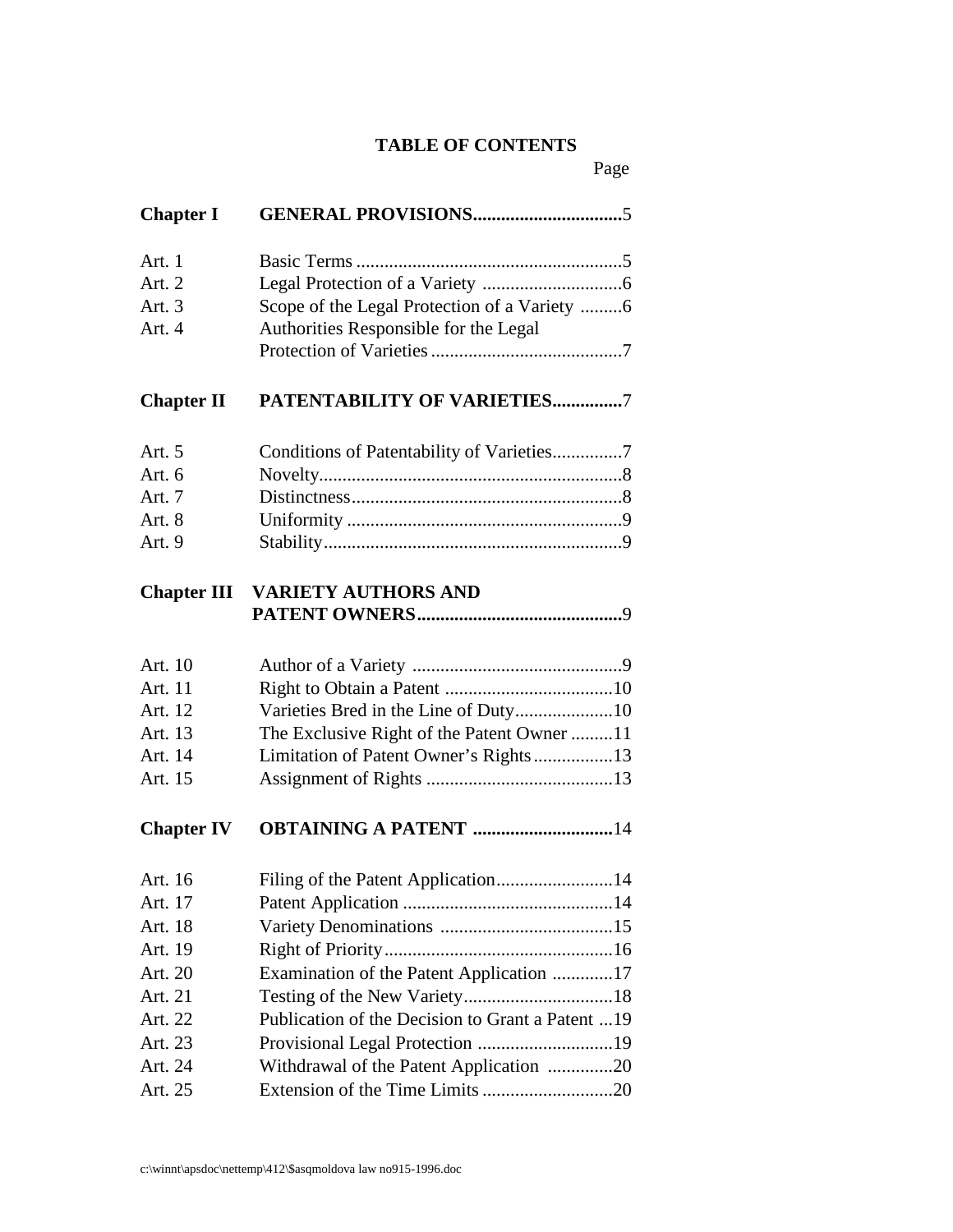| Art.26                     |                                                                               |    |
|----------------------------|-------------------------------------------------------------------------------|----|
| <b>ChapterV</b>            |                                                                               |    |
| Art.27<br>Art.28<br>Art.29 | PrematureTerminationofthePatent 21                                            |    |
| ChapterVI                  | <b>THEUSEOFTHEPROTECTEDVARIETY</b>                                            | 22 |
| Art.30                     |                                                                               |    |
| Art.31                     |                                                                               |    |
|                            |                                                                               |    |
| Art.32                     |                                                                               |    |
|                            | ChapterVIII LIABILITYFORINFRINGEMENTOFTHE<br><b>RIGHTSOFTHEPATENTOWNER</b> 25 |    |
| Art. $33$                  | Infringement of the Exclusive Right                                           |    |
| Art.34                     | ActionforInfringementoftheExclusiveRight                                      |    |
| Art. $35$                  | LiabilityforInfringementoftheRights                                           |    |
| <b>ChapterIX</b>           | INTERNATIONALCOOPERATION 27                                                   |    |
| Art.36                     | <b>RightsofForeignNaturalPersons</b>                                          |    |
| Art.37                     | andLegalEntities<br>TestingandProtectionofNewVarietiesAbroad<br>28            |    |
| Atr.38                     |                                                                               |    |
| <b>ChapterX</b>            |                                                                               |    |
| Art.39                     |                                                                               |    |
| Art. $40$                  |                                                                               |    |
| Art.41                     |                                                                               |    |
| Art.42                     | UseoftheVarietyforProductionPurposes 30                                       |    |
| Art.43                     | PromotionbytheStateoftheBreedingandUseof                                      |    |
|                            |                                                                               |    |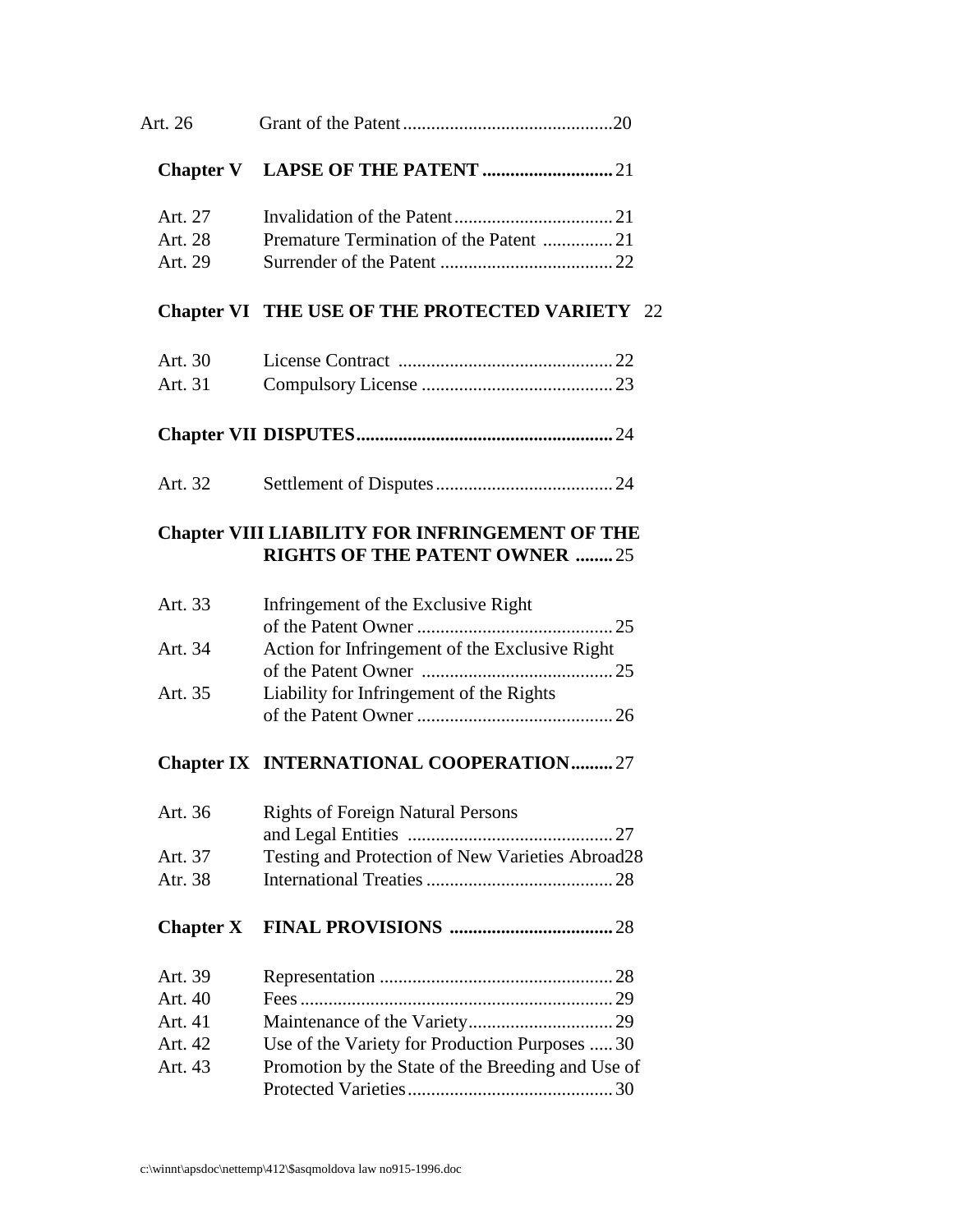# **Chapter XI TRANSITIONAL PROVISIONS ..................** 30

This Law shall govern both the economic and the personal non -economic relations arising out of the creation, use and legal protection of plant varieties and shall apply to botanical genera and species of plants the list of which shall be approved by the Government of the RepublicofMoldova.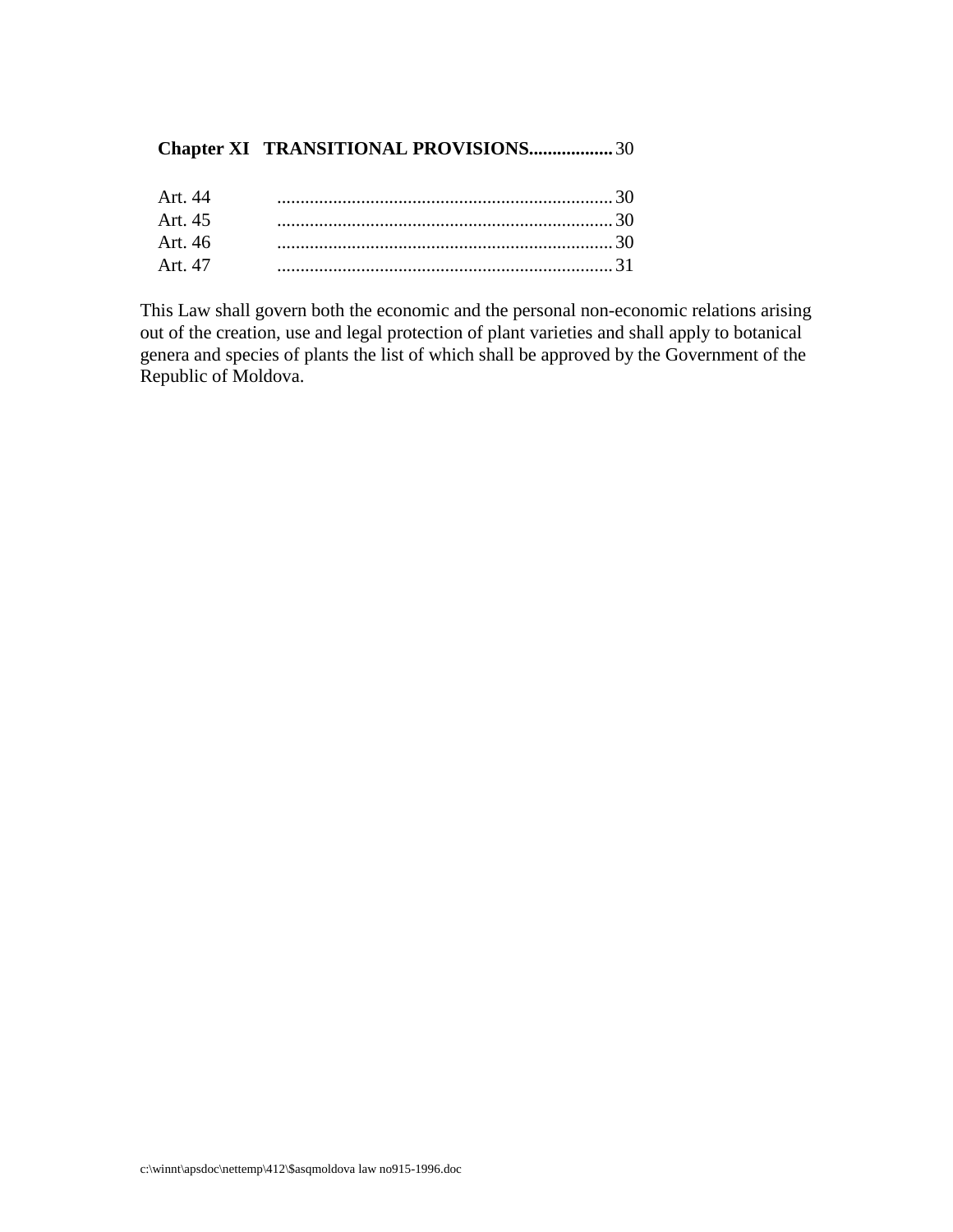# **CHAPTERI GENERAL PROVISIONS**

# Article 1

# **Basic Terms**

For the purposes of this Law:

"*variety*" means a plant grouping created by selection, which grouping:

– conforms to the criteria of patentability;

 $-p$ resents the characteristics of a given genotype or combination of genotypes;

– can be distinguished from any other plant grouping of the same botanical taxon by the expression of at least one of the said characteristics;

– may be represented by a single plant or plants, or by a single part or parts thereof provided that such part or parts may be used for the reproduction of entire plants of the variety;

"*categories of a variety* "meansclone, line, hybrid, population;

"*material of a variety* "means whole plants, seeds, seedlings, bulbs or parts of plants intended for reproduction or for marketing for purposes other than reproduction of the variety;

"*applicant*" means ana tural person or a legal entity who has filed an application for the grant of a variety patent under this Law;

"*patentowner*" meansapersontowhom a variety patent has been granted;

"*Register of Plant Varieties* "means the register containing the plant varieties that have been approved by the National Council for Plant Varieties of the Republic of Moldova and recommended for cultivation in the Republic of Moldova;

"*Register of Variety Patents* " means the register containing the plant variety patents in which the rights are protected in the Republic of Moldova;

"*Member State* " means a State party to the International Convention for the Protection of New Varieties of Plants of December 2, 1961, as revised on November 10, 1972, October 23, 1978, and March 19, 1991.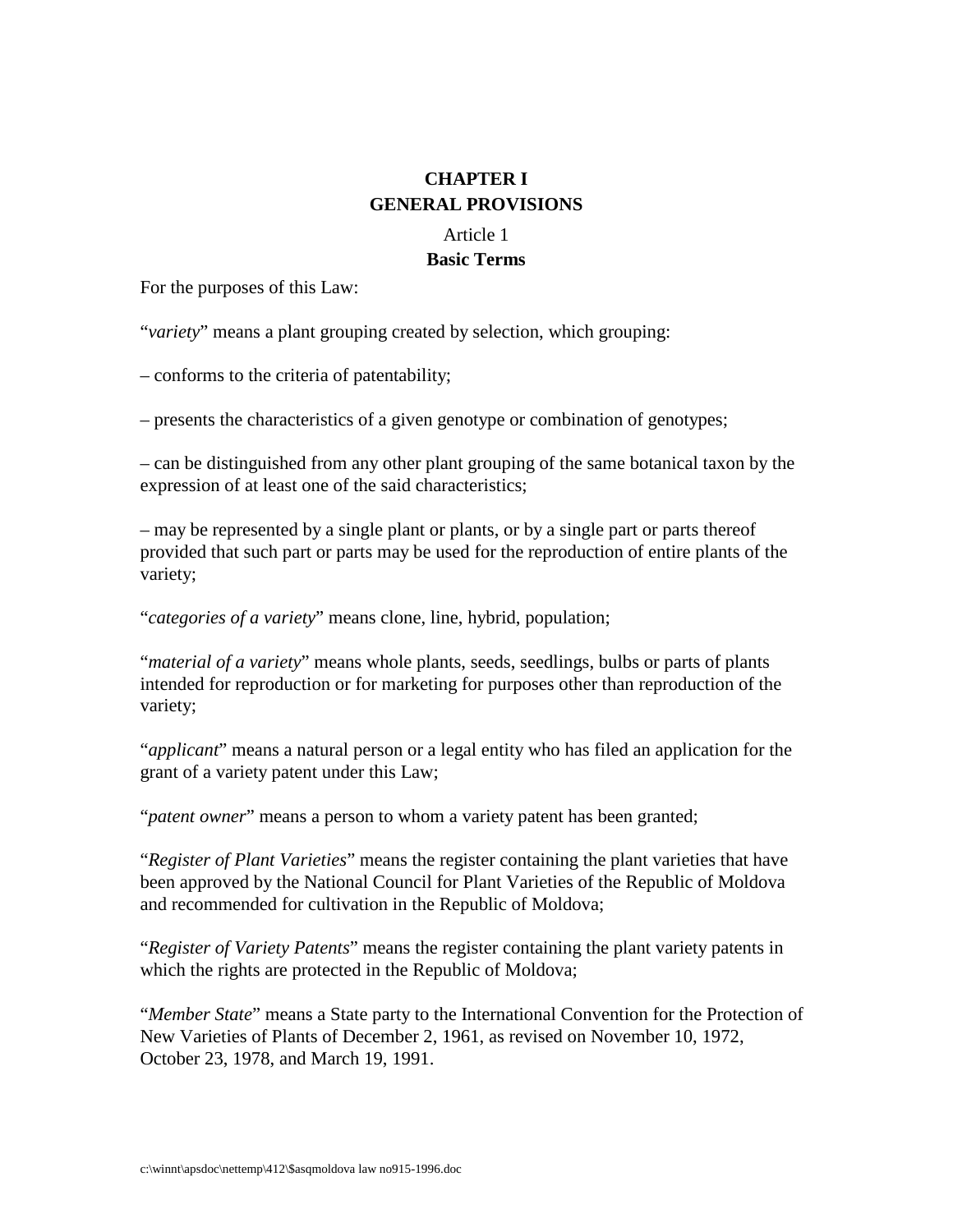# Article<sub>2</sub>

#### **Legal Protection of a Variety**

(1) Rights in a variety shall be recognized and protected on the territory of the Republic of Moldova and shall be certified by the grant of a variety patent (hereinafter referred to as "the patent").

(2) The patent shall certify the priority of the variety, the authorship of the breeder and the exclusive right of the patent owner to use the variety.

(3) The term of the patent shall be

a) 25 years from the date of the decision to grant the patent for varieties of trees, fruit trees and grapevine;

b) 20 years from the date of the decision to grant the patent for varieties of other species.

(4) Atthe request of the patent owner the term of the patent may be extended for a period of 10 years.

# Article 3 **Scope of the Legal Protection of a Variety**

The scope of the legal protection of a variety conferred by a patent shall be determined by the sum of essential characteristics of the variety as specified by the applicant in the description thereof.

Article<sub>4</sub>

# **Authorities Responsible for the Legal Protection of Varieties**

(1) The following authorities, established by the Government, shall carry out the State policy in the field of legal protection and use of varieties in the Republic of Moldova: the National C ouncil of the Republic of Moldova for Plant Varieties (hereinafter referred to as "the Council"), the State Commission of the Republic of Moldova for Variety Testing (hereinafter referred to as "the State Commission), and the State Agency on Industrial PropertyProtection of the Republic of Moldova (hereinafter referred to as "the Agency").

(2) The Council shall be the principal authority in determining the State policy in the field of plant variety approval. Its decisions shall constitute the basis for the extended of the extended  $\epsilon$ authorizations to use the varieties in the Republic of Moldova.

(3) The State Commission shall be the working body of the Council and an expert bodyto the Agency, incharge of carrying out tests in order to determine the economic value of the varieties and their compliance with the conditions of patentability prescribed inthis Law. The State Commission shall keep the Register of Plant Varieties.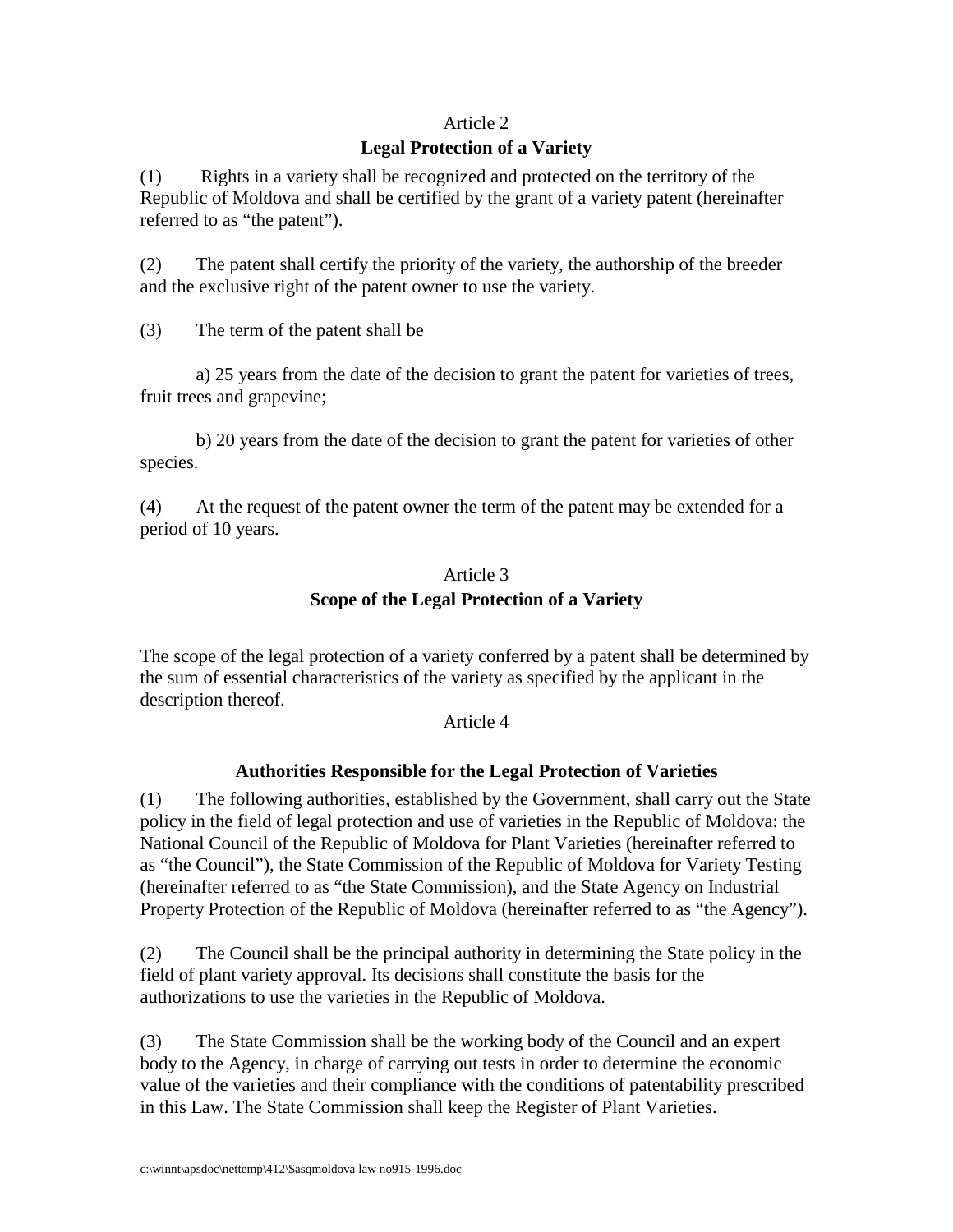(4) The Agency shall receive and process applications for the grant of variety patents (hereinafterreferre dtoas "the application"), carry out the examination thereof, effect registration, publish of ficial information, grant patents and keep the Register of Variety Patents.

# **CHAPTERII PATENTABILITY OF VARIETIES**

# Article<sub>5</sub> **Conditions of Patentability of Varieties**

(1) The plant variety shall be patentable only where it is

a) new, b) distinct, c) uniform and d) stable.

(2) The plant variety shall have a denomination in compliance with the conditions laiddown in Article 18.

#### Article<sub>6</sub>

# **Novelty**

(1) A planty ariety shall be deemed to be new if, at the date of filing of the application for the grant of a patent with the Agency, material of the variety has not been sold or otherwisedisposed of toothers, by or with the consent of the breeder, for the purposes of commercial exploitation of the variety:

a) in the territory of the Republic of Moldova, earlier than one year before that date;

b) in the territory of any other State, earlier than six years in the case of varieties of trees, fruit trees and grapevin es, or, in the case of varieties of other species, earlier than four years before the said date.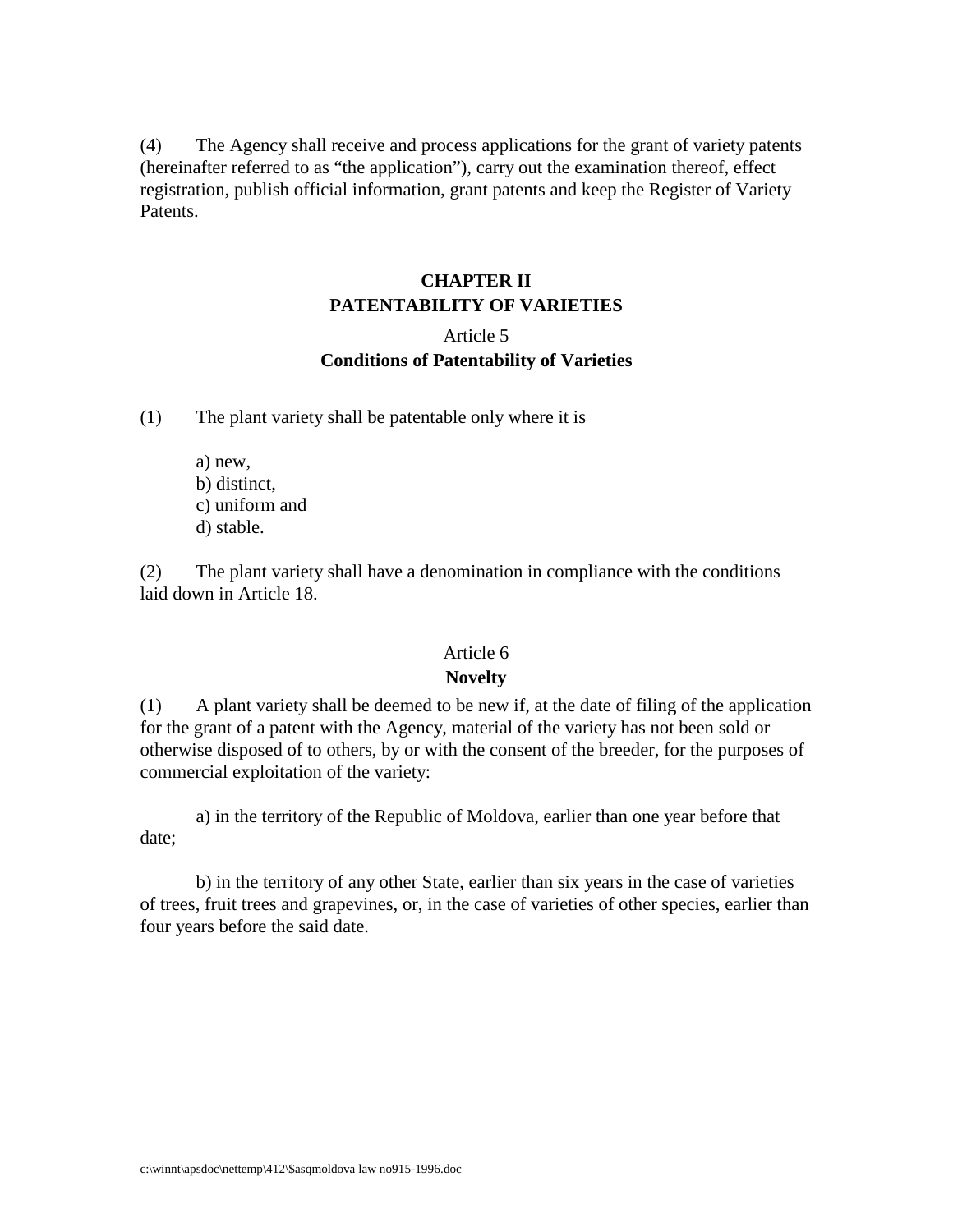#### Article<sub>7</sub>

### **Distinctness**

(1) A plant variety shall be deemed to be distinct if it is clearly distinguishable from any other variety whose existence is a matter of common knowled geat the time of the filing of the application with the Agency.

(2) The existence of a variety may be established by the fact that it has been used, entered in an official register or a reference collection, or has been the subject of a precise description in a publication or in an application for the grant of a patent, provided that the application leads to the grant of a patent.

#### Article 8

# **Uniformity**

A plant variety shall be deemed to be uniformif, subject to the particular features of its propagation, it is sufficiently uniform in its relevant characteristics.

# Article<sub>9</sub>

# **Stability**

A plant variety shall be deemed to be stable if its relevant characteristics remain unchanged after repeated propagation or, in the case of a particular cyc le of propagation, at the end of each such cycle.

# **CHAPTERIII VARIETYAUTHORSANDPATENTOWNERS**

# Article 10

# **Author of a Variety**

(1) A person whose creative work resulted in the breeding, discovery or improvement (hereinafter referred to as "breeding") of a variety shall be recognized as the author (the breeder) thereof.

(2) Where a new variety is the result of joint creative work of two or more breeders, all such breeders shall be recognized as joint authors thereof. The conditions for exercising the right sinthe variety shall be determined by agreement between them.

(3) The authorship of a variety shall be an inalienable personal right. That rightshall enjoy protection of unlimited duration.

(4) The breeder shall have the right to be identified in the application for the grant of apatent, in the granted patent and in all publications relevant to his variety.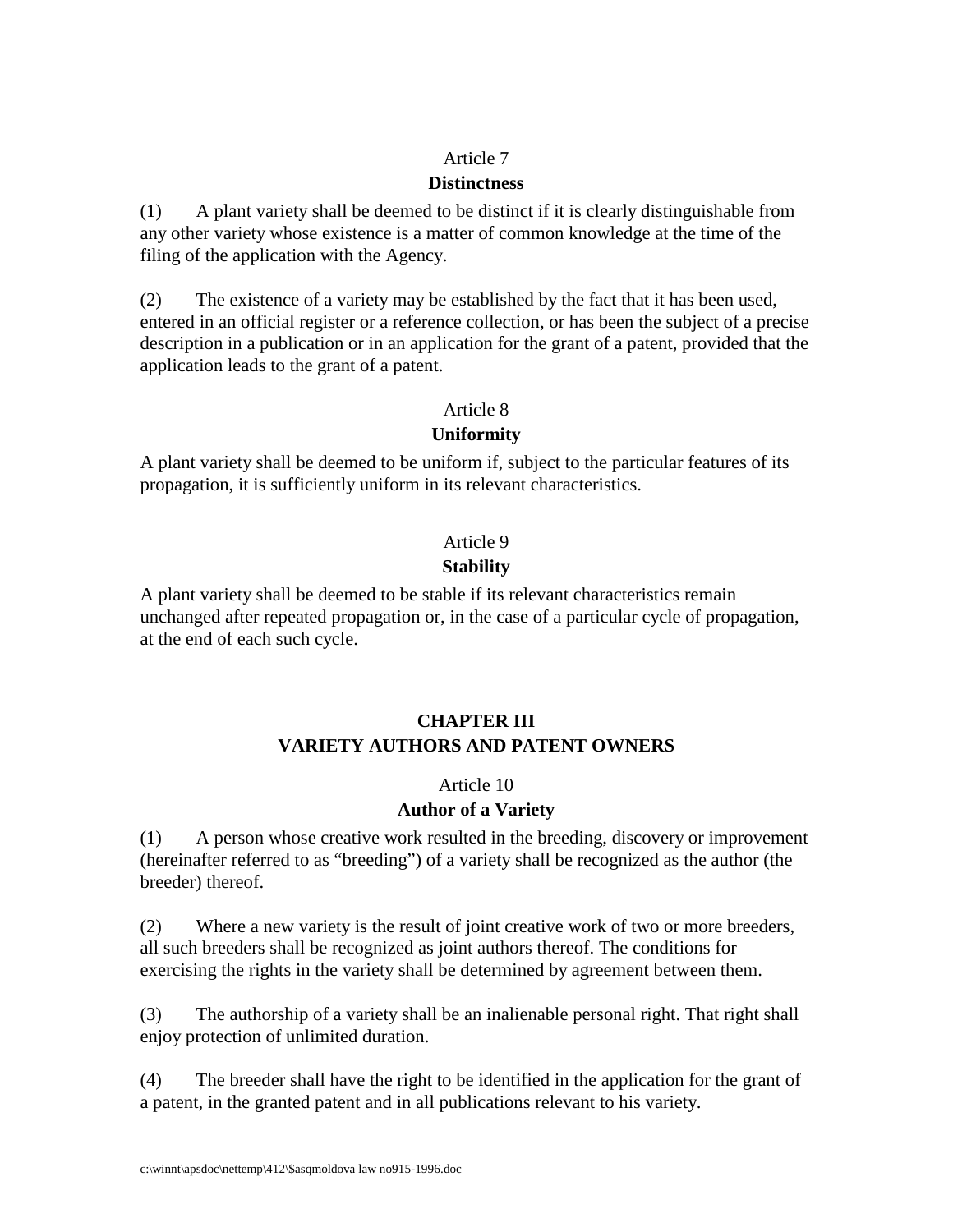# Article 11

# **Right to Obtain a Patent**

(1) The right to obtain a patent shall belong to the breeder or his success or in title.

(2) Where the variet y has been bred by several breeders, the right to obtain a patent shall belong to all breeders jointly. The waiving of the right to obtain a patent by one or more of the breeders shall not affect the right of the others, provided that they take the actions specified in this Law.

(3) The right to obtain a patent for a variety bred under the conditions specified in Article 12 shall belong to the employer unless otherwise provided in the employment contract.

#### Article 12

# **Varieties Bred in the Line of Duty**

(1) A variety shall be deemed to have been bred in the line of duty if, in breeding the variety, the breeder:

a) carried outduties entrusted to him by virtue of his position;

b) carried out duties specifically entrusted to him for the purpose of breeding a new variety;

c) made use of material or financial means made available to him by the employer or a person who commissioned the breeding of the variety, as well as of knowledge and expertisegained during the employment.

(2) Where the notion that a variety has been bred in the line of duty is applicable only with regard to one or several breeders, the provisions of this Articleshall only apply to such breeders, their employers or the persons who commissioned the breeding of the variety.

(3) Where the employer, within 60 days after having been notified by the breeder of the breeding of the new variety, has not filed an application for a patent, has not assigned his right to file an application to another person or has not instructed the breeder in writing to keep the new variety secret, the breedershall acquire the right to file an application and to be granted a patent in his own name. The employers hall in that case be entitled on a preferential basis to be granted a non-exclusive license to use the variety.

(4) The right of a staff member of the State Commission or the Agency either to obtain a patent or to be identified as a composite rather shall require confirmation by a decision of the Council for the duration of his employment contract with the secretary in zations and one year thereafter.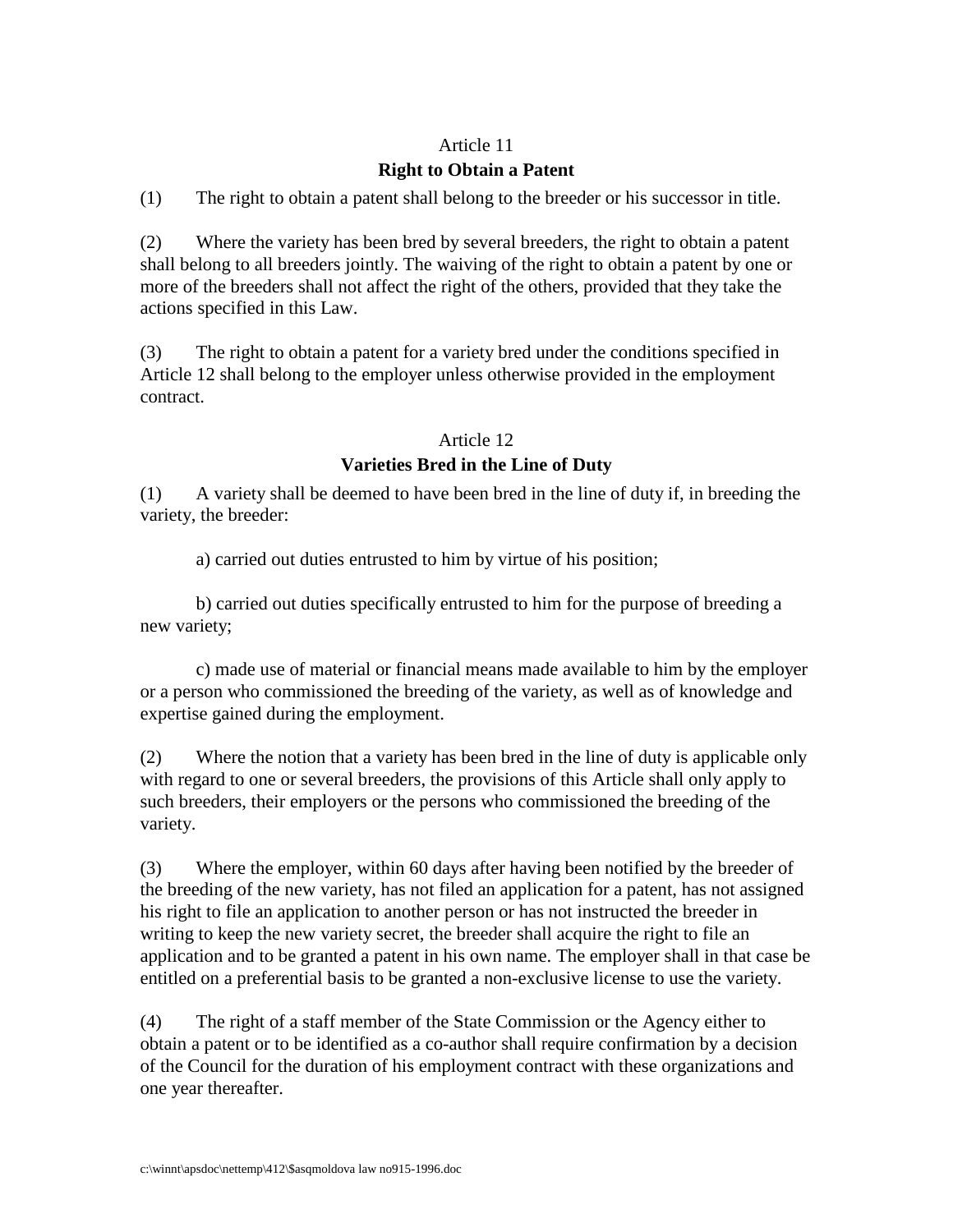(5) The person who has bred a new variety in the line of duty shall be entitled to be identified as authoric conformity with Article 10 and shall have the right to an equitable remuneration. The amount of remunerations hall be determined on the basis of the profits derived from the use of the new variety during the term of the patent, as well as the economic value of the variety.

(6) The amount of remuneration shall be stipulated in a contract between the breeder and the employer or the patent owner and may not be less than 15% from any proceeds derived by the employer or the patent owner from the use of the new variety, including earnings derived from the sale of licenses.

(7) The remuneration shall be paid to the breeder by the employer or, where the employer is not the patent owner, by the employer and the patent owner jointly. Where the amount of remuneration has been found unreasonably inadequate in relation to the actual contribution by the breeder and the actual va lue of the variety, the amount of remuneration may be increased at the breeder's request. Where the employer fails to increase the remuneration, the dispute shall be referred to the courts.

#### Article 13

# **The Exclusive Right of the Patent Owner**

(1) The patent owner holds the exclusive right on the protected patent and on the new variety of plant, authorizing him to exploit, under the condition that in the course of exploitation it does not infringe the rights of other patent owners, to use it and prohibit the third parties to perform the following acts with respect to the material of the variety:

a) production or reproduction (multiplication),

b) conditioning for the purpose of propagation,

c) offering for sale,

d) selling or other marketing,

e) exporting,

f) importing,

g) stocking for any of the purposes mentioned in items (a) to (f).

(2) The provisions of paragraph (1) of this Articleshall also apply to:

a) varieties which are essentially derived from the protected variety, where the protected variety is not itself an essentially derived variety;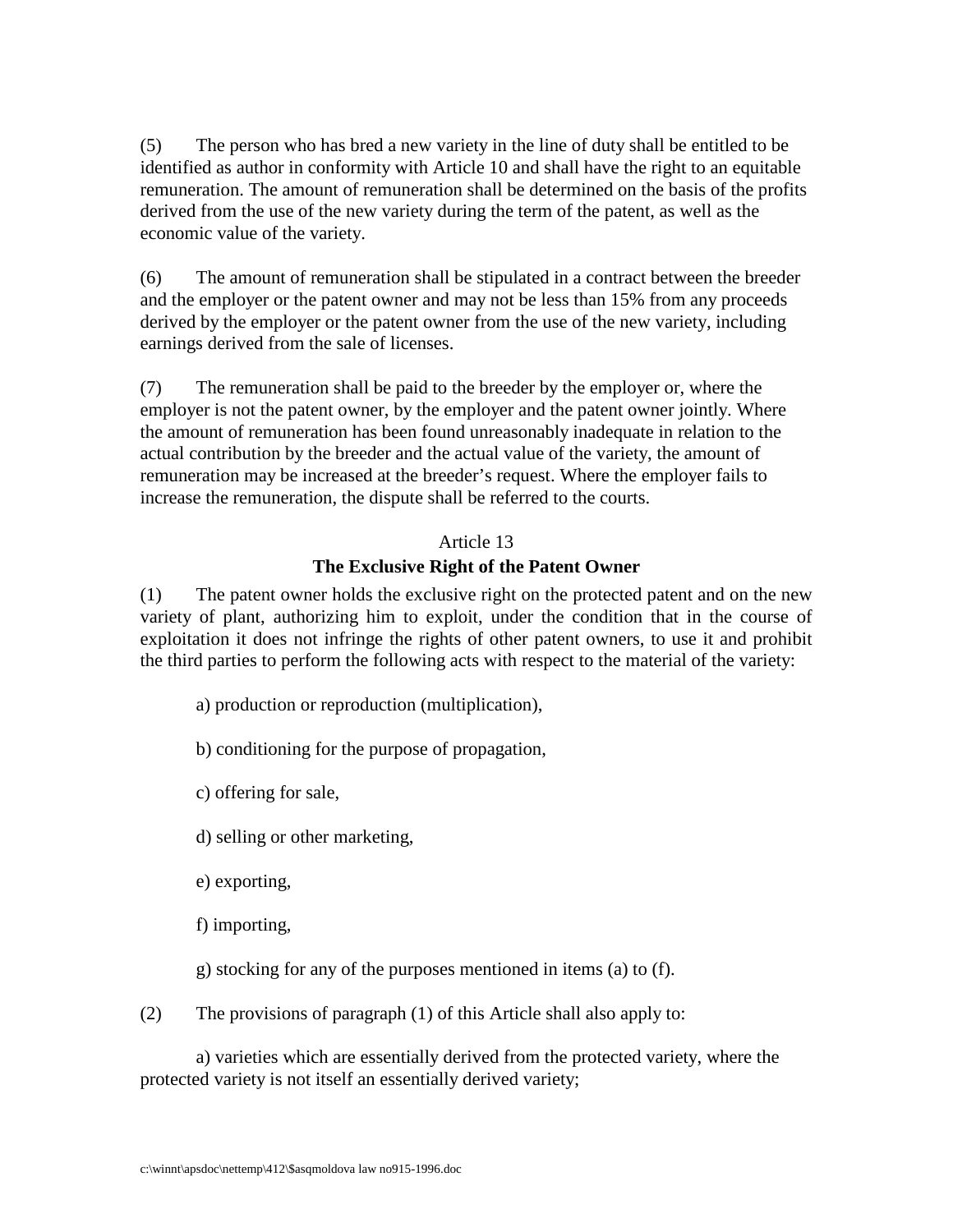b) varieties which are not sufficiently distinguishable from the protected variety;

c) varieties whose seed production requires the repeated use of the protected variety.

(3) A variety shall be deemed to be essentially derived from another (initial) variety when, being clearly distinguishable from the initial variety,

a) it is predominantly derived from the initial variety, while retaining the expression of the essential characteristics that re sult from the genotype or combination of genotypes of the initial variety;

b) it conforms to the initial variety in the expression of the essential characteristics that result from the genotype or combination of genotypes of the initial variety, except for the differences caused by the use of such methods as selection of a natural or induced mutant, selection of a variant plant from the initial variety, backcrossing, or transformation by genetic engineering.

(4) Where the rease veral owners of the same patent, their relations with regard to the use of the protected variety shall be determined by agreement between them. Where no such agreement exists, each of the owners shall be entitled to use the variety at his discretion and to institute infringement proceedings against any person who uses the variety without the authorization of the patent owners, but may not renounce, assign or license the patent without the consent of the other owners.

# Article 14

# **Limitation of Patent Owner's Rights**

(1) The right of the patent ownershall not extend to the use of the material of the protected variety:

a) for private use;

b) for scientific research and experiments or for non -commercial purposes;

c) as initial material for the purpose of breeding other varieties, and, except where the provisions of Article 13(1) and (2) apply, acts in respect of such other varieties.

(2) The right of the patent ownershall notextend to the material of the protected variety, or of a variety referred to in Article 13(2), or any par to fthe plants of such a variety obtained directly from the material of that variety, which has been sold or otherwise marketed by the breeder or with his consent, unless such acts

a) involve further propagation of the variety inquestion, or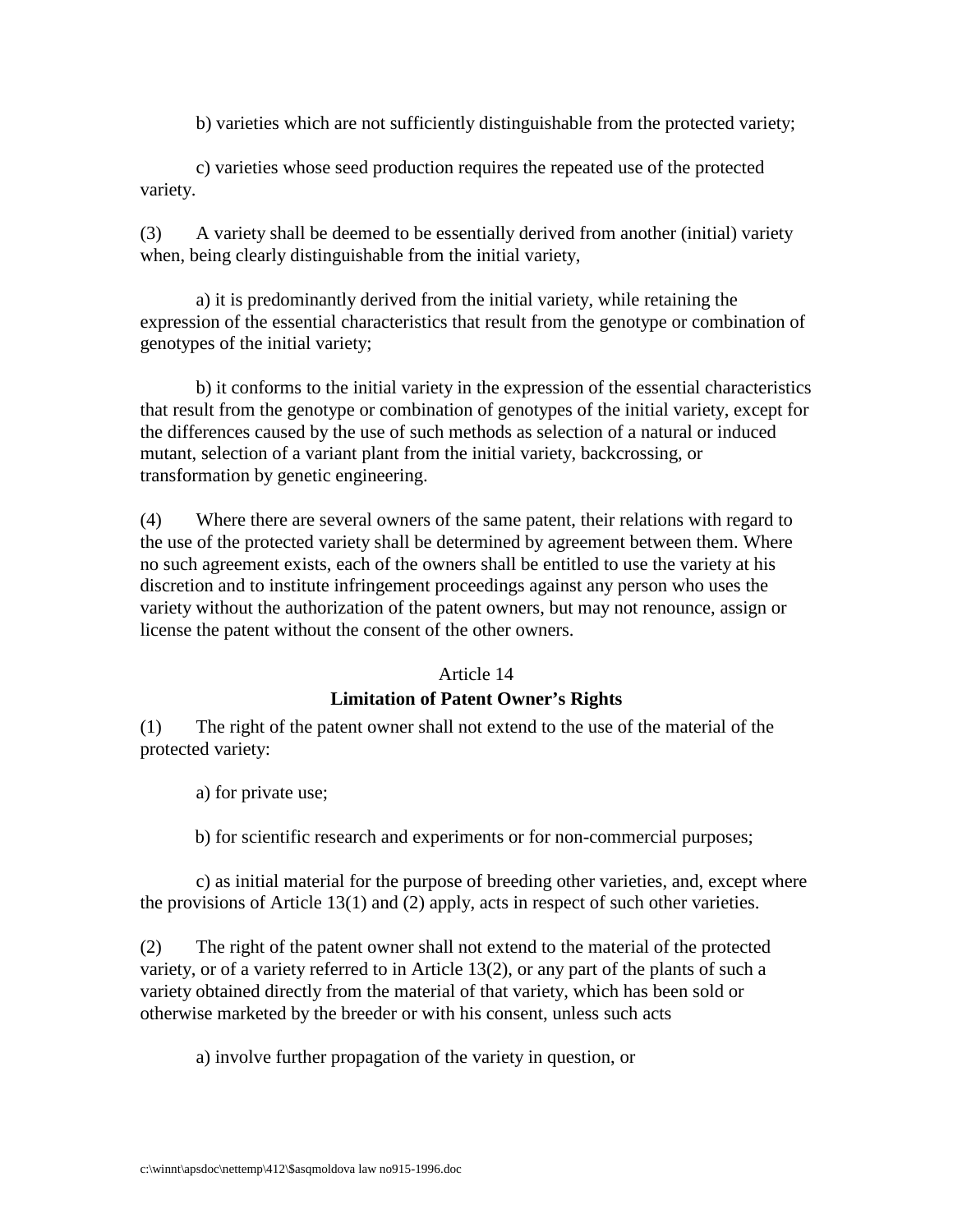b) involve an export of material of the variety which enables propagation of the variety in a country which does not protect the varieties of the genus or species to which the variety belongs, except where the exported material is intended for processing for final consumption purposes.

(3) Activities of public authorities concerning the enforcement of industrial property laws shall not be regarded as infringement of the owner's rights, under the condition that the public authority in question acted in good will.

#### Article 15

#### Assignment of Rights

(1) The right toom a patent, the rights arising out of the registration of a patent application with the Agency and the rights afforded by a patent may be assigned to any natural person or legal entity.

(2) Transfer of r ights may be performed either through an assignment contract, exclusive or nonexclusive license, or through succession, legal or testamentary inheritance.

(3) Rights transferred through an assignment contract under paragraph (2) shall also have effect for third parties and shall determine the alteration of the legal status of the patent immediately as the contract is registered with the Agency.

(4) Any provisions containing exclusive grantback conditions, conditions containing challenges to validity and coercive package licensing as well as any other conditions limiting fair competition based on professional principles shall not be included in license contracts.

# **CHAPTER IV OBTAININGAPATENT**

#### Article 16

# **Filing of the Patent Application**

(1) The application shall be filed with the Agency by the person entitled to obtain a patent under Article 11 of this Law.

(2) The applicant may file a patent application with the competent authorities of other member States prior to the grant of a patent by the competent authority of the member State where he filed the first application.

(3) Applications may be filed in person or through a representative in industrial property.

# Article 17

# **Patent Application**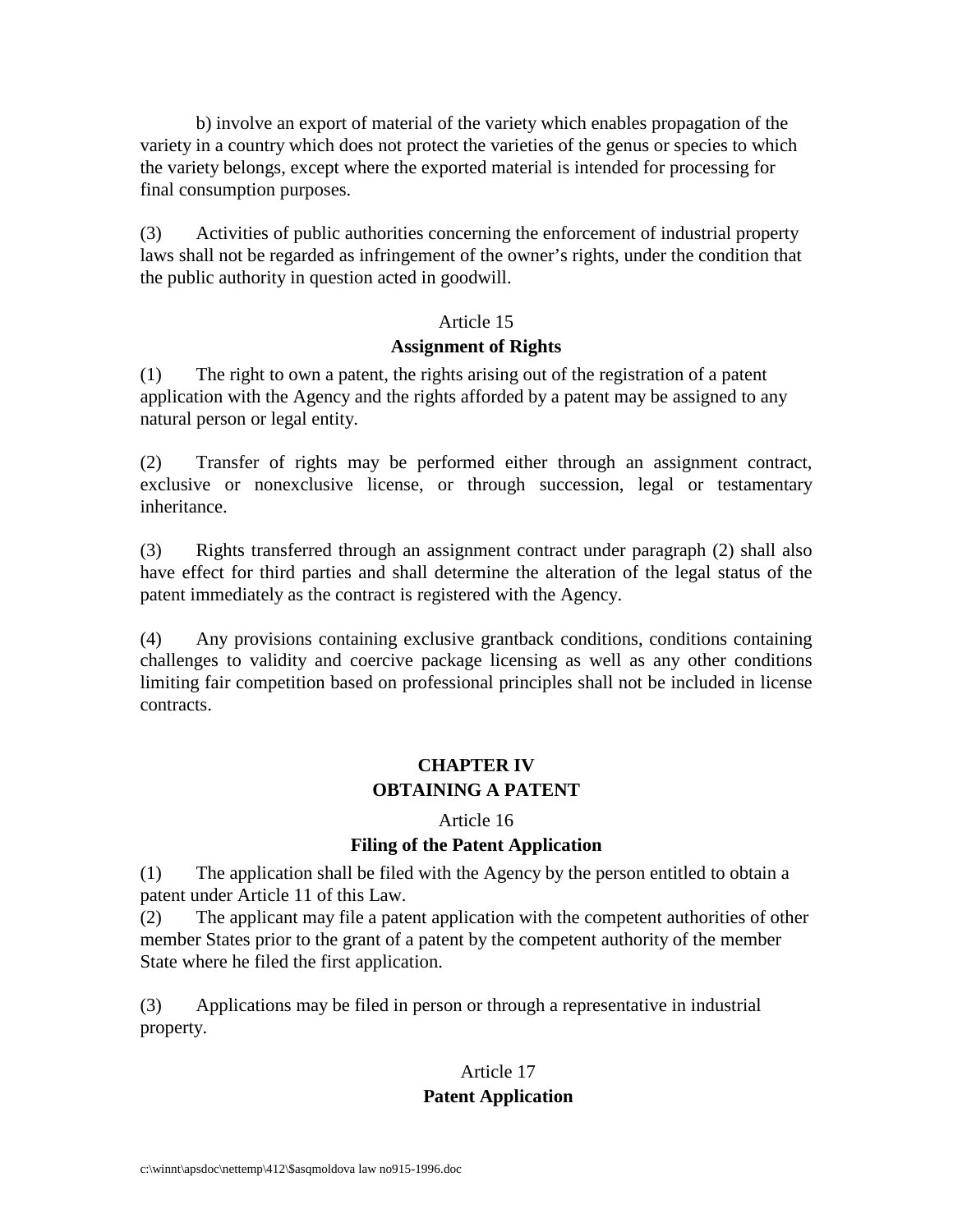(1) The patent application shall relate to one variety only. It shall be filed on an official form and shall state the particulars of the breeder and the applicant.

 $(2)$  The patent application shall include:

a) a proposal for a denomination for the variety;

b) the description of the variety (technical questionnai re);

c) the applicant's declaration, on his responsibility, that the claimed variety satisfies the requirements of Article 6;

d) an evidence of the priority claimed, where relevant;

e) a power of attorney, where the application is filed through a representative in industrial property;

f) proof of payment of the prescribed fee.

(3) The filing date of an applications hall be deemed to be the date of receipt by the Agency of the request and the documents specified in paragraph (2)(a) and (b) of this Article.

 $(4)$  The documents specified in paragraph  $(2)(c)$  to  $(f)$  of this Article may be submitted by the applicant within two months from the filing date of the patent application.

(5) The patent application and the documents shall be written in Moldavian.

(6) The Agency may require an applicant for a patent to provide information concerning the applicant's corresponding foreign applications and grants.

# Article 18

# **Variety Denominations**

(1) The variety shall be designated by a denomination which will beits generic designation.

(2) The denomination must enable the variety to be identified. It

a) may not consists olely of figures except where this is an established practice for designating varieties;

b) must not be liable to be misleading or to cause confusion concerning the characteristics, value or identity of the variety or the identity of the breeder;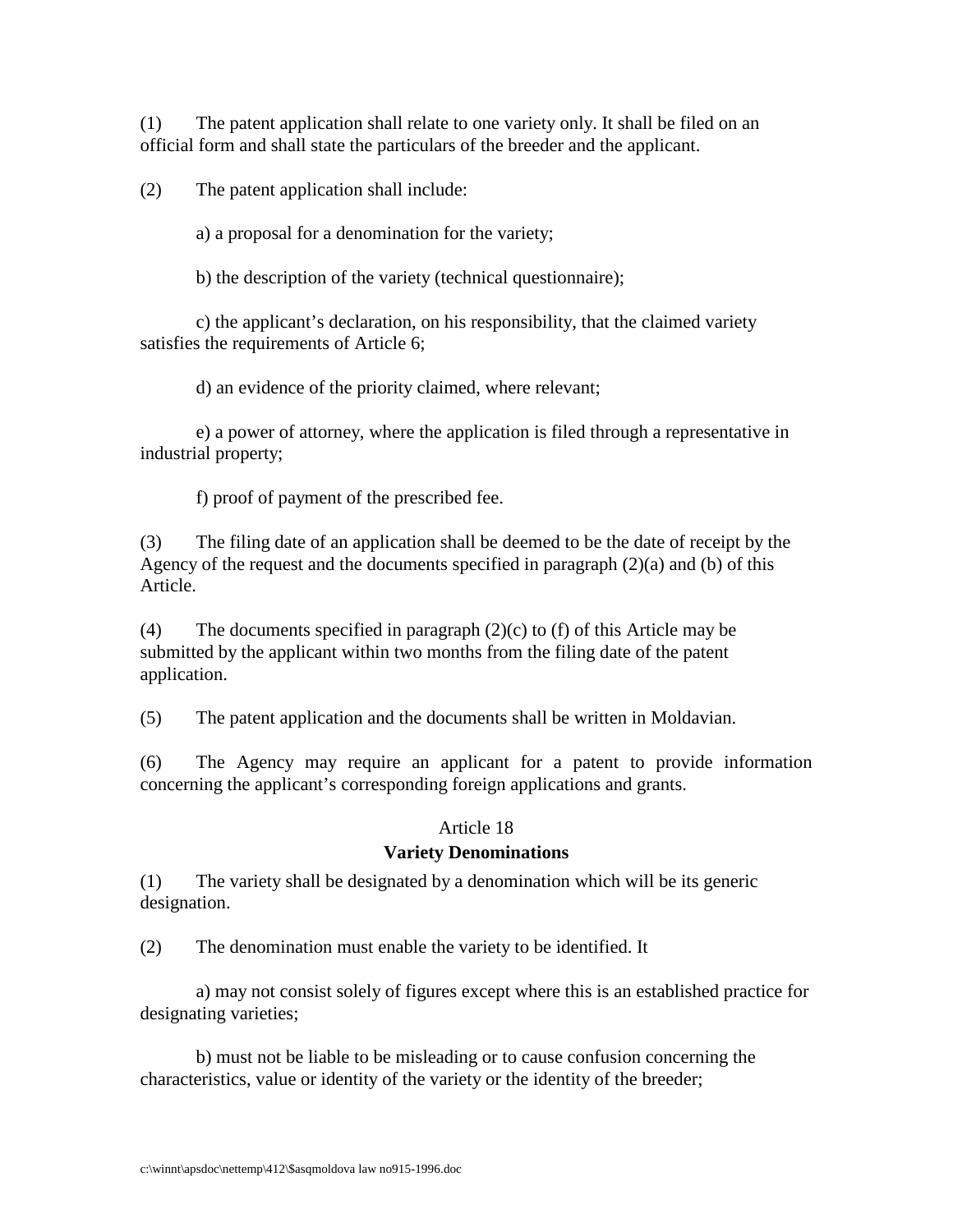c) must be different from every denomination which designates an existing variety of the same plant species or of a closely related species;

d) must be used even after the expiration of the term of the patent.

(3) Where a patent application is filed forthe same variety in the Republic of Moldova and in other countries, the variety must be submitted under the same denomination to all the countries concerned.

(4) If, by reason of a prior right, the use of the denomination of a variety is forbidden to a person who, in accordance with the provisions of paragraph (5) of this Article, is obliged to use it, the Agency may require the breeder to submitant here denomination for the variety.

(5) Any person who, within the territory of one of the member States, offers for sale or markets the material of a variety protected within the said territory shall be obliged to use the denomination of that variety, even after the expiration of the term of the patent protecting that variety, except where the provisions of paragraph (4) of this Article apply.

(6) When a variety is offered for sale or otherwise marketed, its hall be permitted to associate atrad emark, trade name or other similar indication which enables the variety to be identified.

(7) The denomination of the variety shall be entered into the Register of Plant Varieties at the same time as the patent is granted.

# Article 19

# **Right of Priority**

(1) The priority of the variety shall be determined by the filing date of the application with the Agency.

(2) Priority may be determined by the filing date of the first application in a member State where the application for which priority is claimed (s ubsequent application) has been filed with the Agency within 12 months from the saiddate.

(3) In order to establish priority, the applicant shall have to furnish to the Agency, within three months from the filing date of the subsequent application, a copy of the documents which constitute the first application, certified to be a true copy by the authority with which that application was filed, and samples or other evidence that the variety which is the subject matter of both applications is the same.

(4) Failure to comply with the time limits provided for in paragraphs (2) and (3) of this Article ortopay the prescribed priority feeshall cause the priority claim not to be recognized.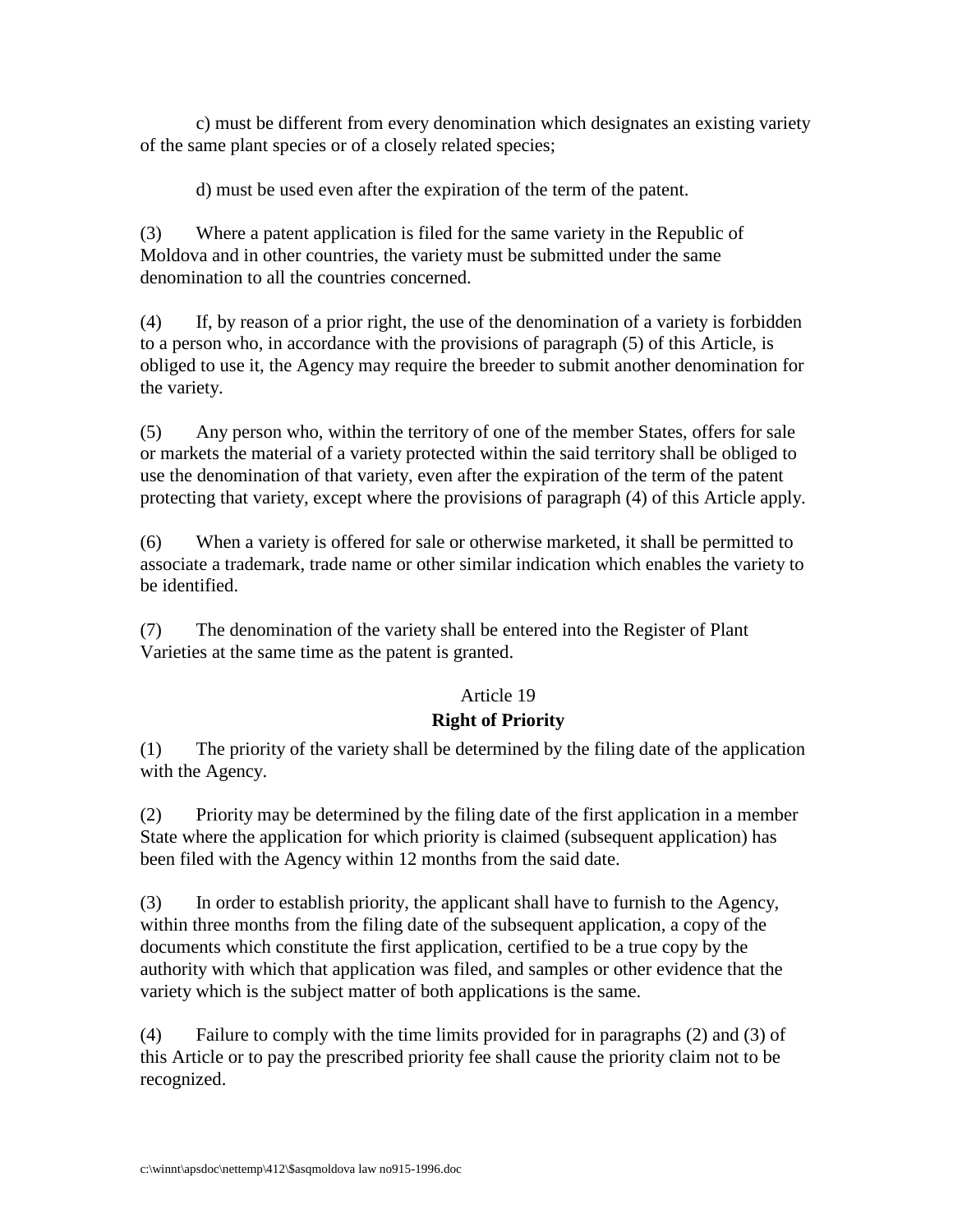(5) The filing of another patent application, the publication of information on the variety or the use of the variety that is the subject of the first application, within the period provided for in paragraph (2) of this Article, shall not constitute a ground for rejecting the subsequent application and shall not give rise to any third -party right.

#### Article 20

# **Examination of the Patent Application**

(1) The Agency shall, within the framework of the examination of the patent application, carry out a preliminary examination of the application and a examination as to form.

(2) In the course of the examination as to form, within one month, the Agency shall satisfy itself that all the documents under Article 17 of this Law have been filed with the Agency. Under a positive outcome, the Agency shall enter the data concerning the application in the National Patent Applications Register for New Plant Varieties.

(3) Within the framework of the preliminary examination, the Agency shall, within a period of three months following the filing date of the patent application:

a) verify that the application includes all the documents specified in Article 17;

b) verify that the documents comply with the prescribed conditions;

c) verify that the claimed variety complies with the conditions prescribed in Article 6;

d) verify that the va riety denomination complies with the conditions prescribed in Article 18;

e) determine the priority attaching to the variety, if applicable.

(4) The Agency may invite the applicant to furnish the missing documents or further elements of information, and the applicant shall be obliged to furnish them within two months from the date of receipt of the invitation. If the applicant fails to do so within the prescribed time limit and does not file a request for extension of the said time limit, the applicationshall be deemed to have been withdrawn.

(5) Where the preliminary examination finding is that the denomination of the variety does not comply with the conditions prescribed in Article 18, the applicant shall be invited to submitto the Agency another denomination with intwo months.

(6) In the event that the patent application meets the prescribed requirements, the Agency shall notify the applicant of the termination of the preliminary examination.";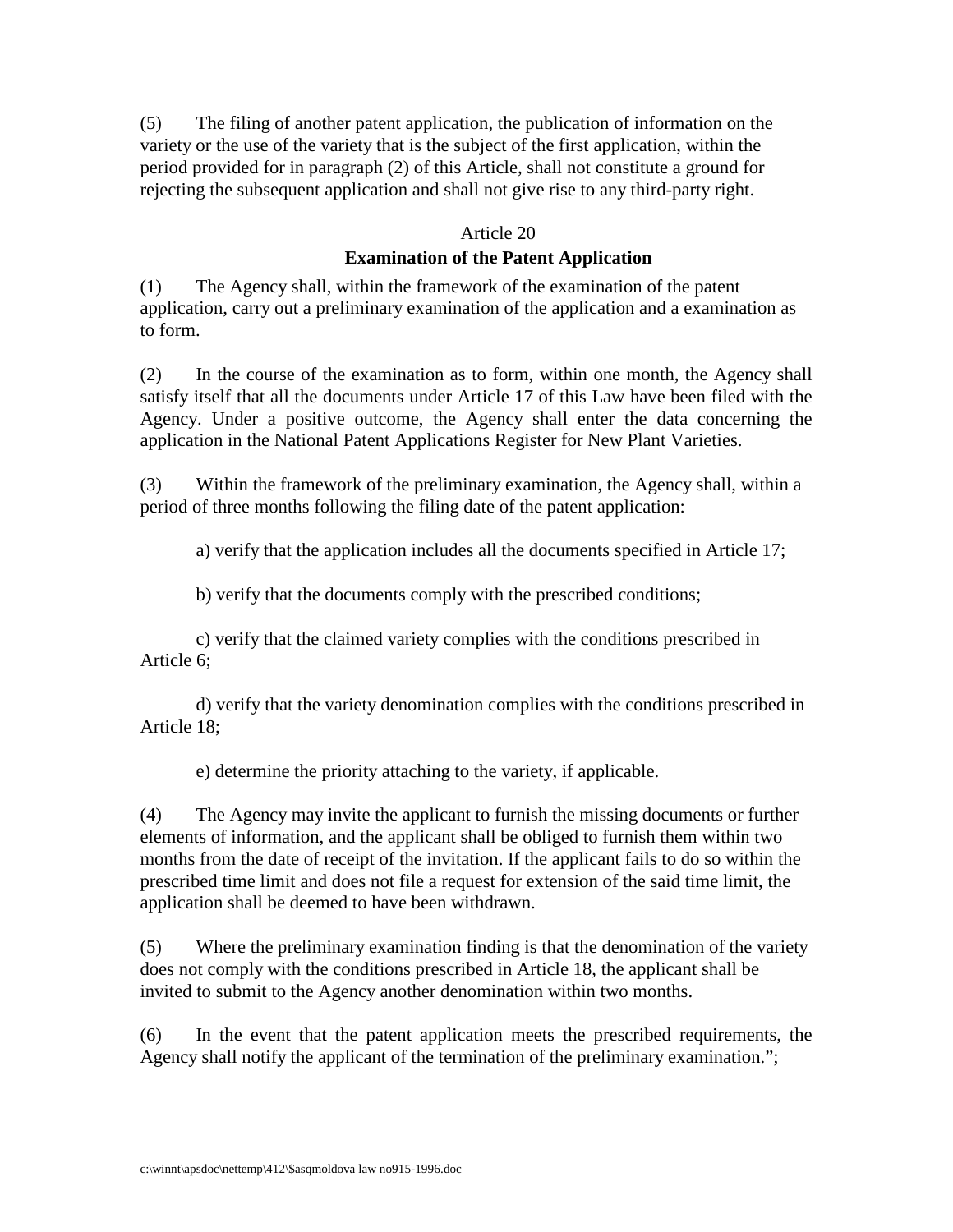(7) Where the applicant disagrees with the decisio ntaken by the preliminary examiners, he may, within three months following the date of receipt of the decision, lodge an appeal with the Board of Appeals of the Agency.

(8) The Agency shall publish the particulars of the application in the Official Gazette of Industrial Property (hereinafter referred to as "the Official Gazette") after the expiration of three months from the date of registration of the patent application. The list of the particulars to be published shall be determined by the Agency.

(9) Upon completion of the examination as to form, the Agency shall provide the StateCommission with a copy of the documents.

#### Article<sub>21</sub>

# **Testing of the New Variety**

(1) The State Commissions hall carry out the testing of the new variety as to its compliance with the conditions of distinctness, uniformity and stability in its variety testing centers, experimental stations, specialized institutes, laboratories and specialized services in accordance with methodologies and within the periods prescribed by the St ate Commission in conformity with international standards.

(2) The applicant shall furnish to the State Commission, free of charge, any seeds and propagating material required for the purposes of testing.

(3) The applicant shall be required to pay the prescribed feed for carrying out the testing of the variety.

(4) Where the testing finding is that the new variety does not comply with the conditions prescribed in Articles 7 to 9, the State Commissions hall decident to recognize the variety; the breeder and the Agency shall be notified of the decision in writing. The breedershall have the right to lodge, within three months from the date of receipt of the notification, an appeal with the Council, stating reasons therefor, against the decision of the State Commission.

(5) If the applicant fails to lodge the appeal within the prescribed time limit, the decision of the State Commissionshall become final. In that case the Agency shall take the decision to reject the patent application.

(6) Where the new va riety complies with the conditions prescribed in Articles 7 to 9, the State Commission shall provide the applicant with a precise official description of the new variety and a certificate attesting the compliance of the variety with the conditions of patentability. The State Commission may, wherever necessary, correct the official description of the variety within the entire life of the patent. Requirements as to layout and contents of the certificates hall be specified by the State Commission.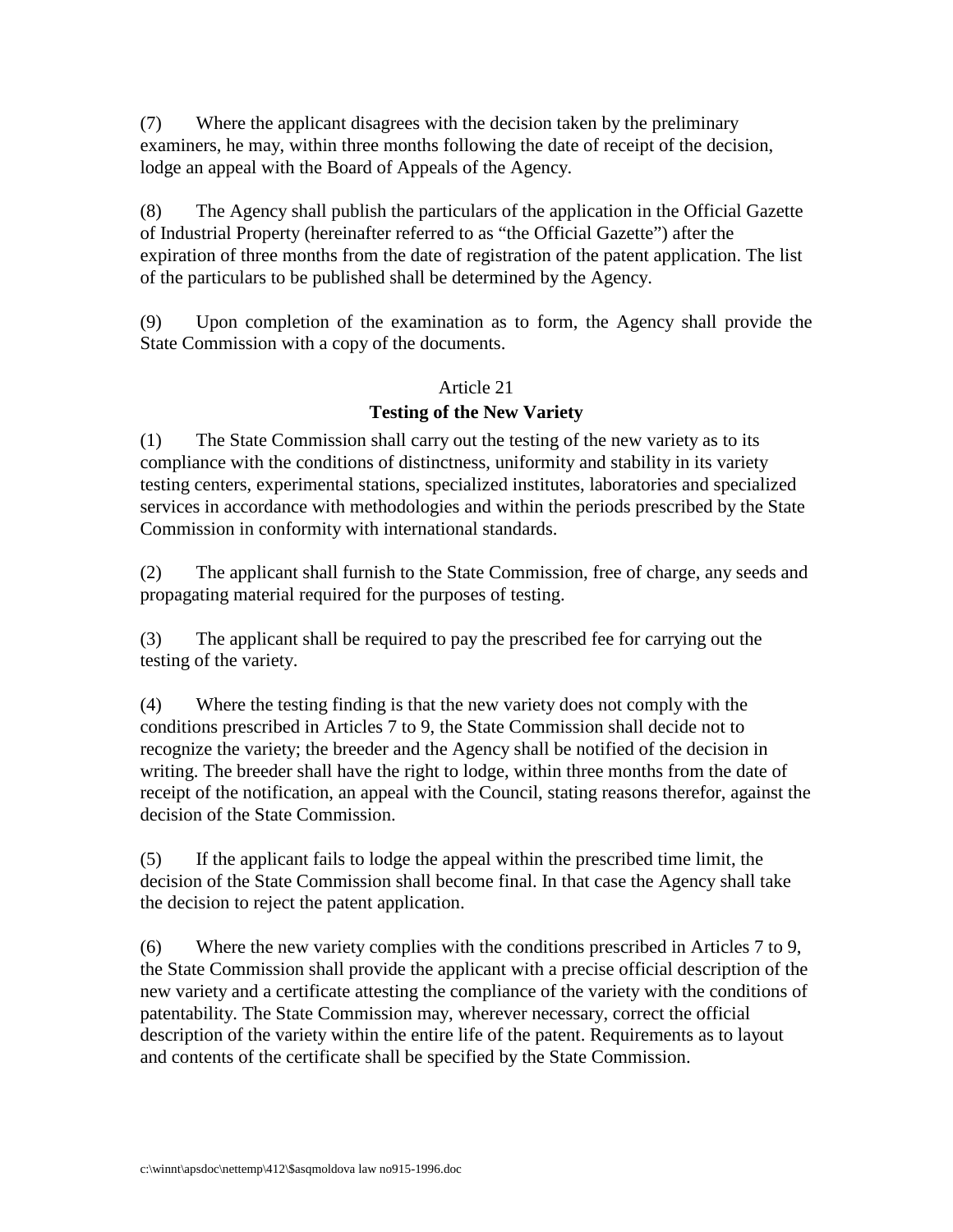(7) The Sta te Commission may, for the purposes of variety testing, use the results of other official tests which have already been carried out.

# Article 22

# **Publication of the Decision to Grant a Patent**

(1) The Agency shall, within three months from the date of receipt of the certificate issued by the State Commission, and on the basis of the said certificate, take the decision togrant apatent.

(2) Within 3 months following the date of notification of the applicant, the Agency shall publish its decision to grant a patent or to reject the application in the Official Bulletin. The list of particulars shall be drawn by the Agency.

# Article<sub>23</sub>

# **Provisional Legal Protection**

(1) During the period between the date of publication of the patent application and the date of publication of the decision to grant a patent, the variety shall be afforded provisional legal protection.

(2) Any person who, during the period of the provisional legal protection, uses the variety without the authorization of the patent owner, shall be li able to sanctions under Article 35.

(3) The patent owners hall be entitled to equitable compensation for damages from any person who, during the period of the provisional legal protection, has carried out without the authorization of the patent owner, any acts set out in Article 13.

(4) The provisional legal protections hall be deemed to have existed only where the patent has been granted.

# Article 24

# **Withdrawal of the Patent Application**

(1) The patent application may be withdrawn by the applicant by mean sof a written request before a decision to grant or to refuse to grant a patent has been taken.

(2) Where there are several applicants, the patent application may be withdrawn only with the consent of all applicants.

# Article 25

# **Extension of the Time Limits**

(1) The time limits prescribed for the examination of the patent application by the Agency may, at the request of the applicant, be extended for a period of three months; such extensions hall not be granted more than twice.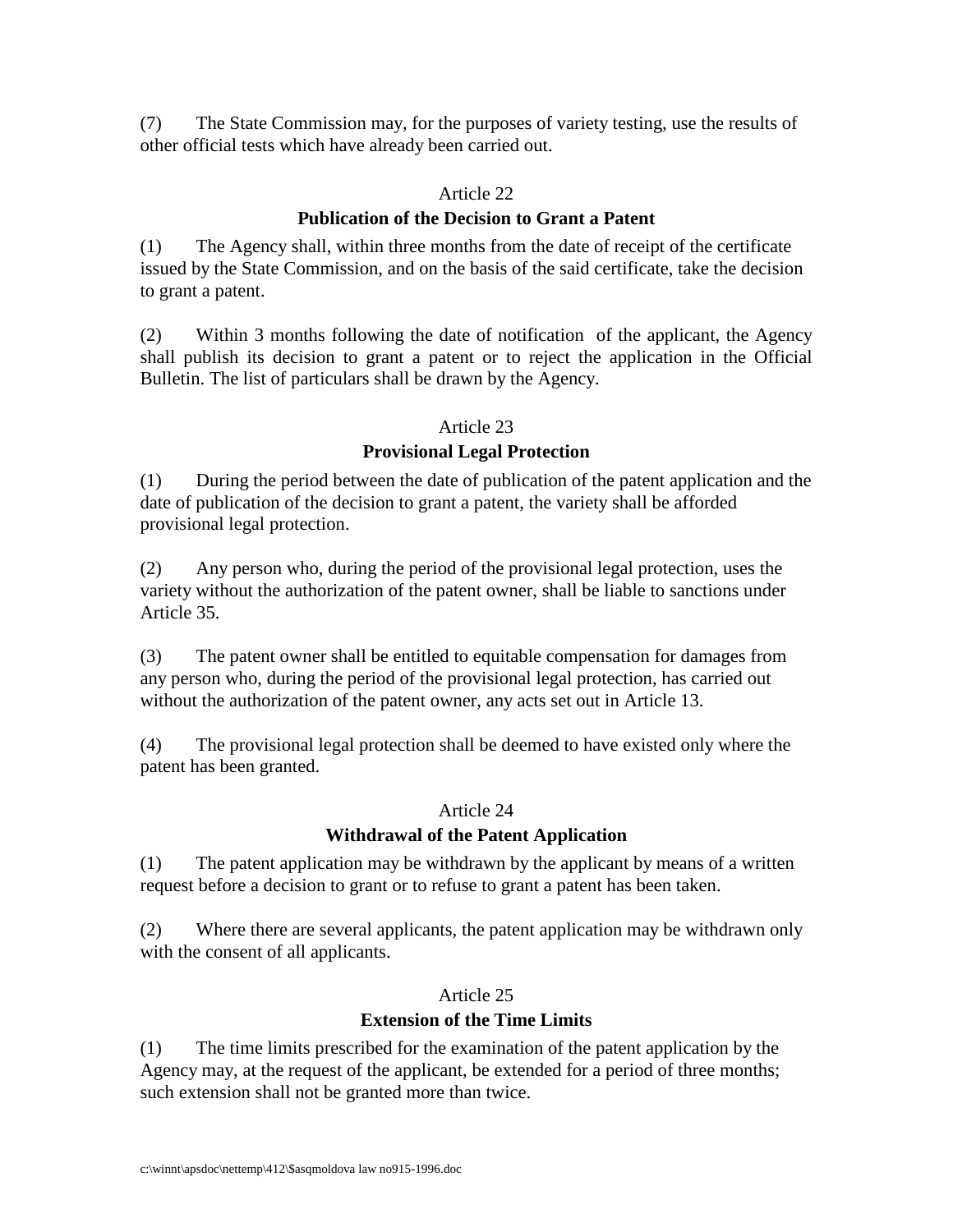(2) The request for extensi on of the time limits shall be subject to the payment of the prescribed fee.

#### Article 26

#### **Grant of the Patent**

(1) At the same time as it publishes the decision to grant a patent, the Agency shall register the patent in the Register of Variety Patents. Within 3 months following the date of registration the Agency shall issue the patent to the person in whose name it was sought against payment of the prescribed fee and shall publish the respective information in the Official Bulletin.

(2) The layout of the patent shall be established by the Agency in agreement with the State Commission.

(3) After the decision to grant a patent has been taken, the patent owners hall deposit the quantity of material of the protected variety that is required for deposit at the address indicated by the State Commission.

# **CHAPTER V LAPSE OF THE PATENT**

#### Article 27

#### **Invalidation of the Patent**

#### (1) Apatent shall be invalidated where:

a) the conditions prescribed in Articles 6 and 7 were not complied with at the time of the grant of the patent;

b) the name of the breeder or that of the patent owner contained in the patent is not correct.

(2) Nopatent shall be invalidated for other reasons.

#### Article 28

#### **Premature Termination of the Patent**

(1) The validity of the patent shall expire prematurely where

a) the variety nolonger complies with the conditions of uniformity and stability;

b) the patent owner refuses to provide, at the request of the State Commission, the information, documents or material of the variety deemed necessary for verifying the maintenance of the protected variety;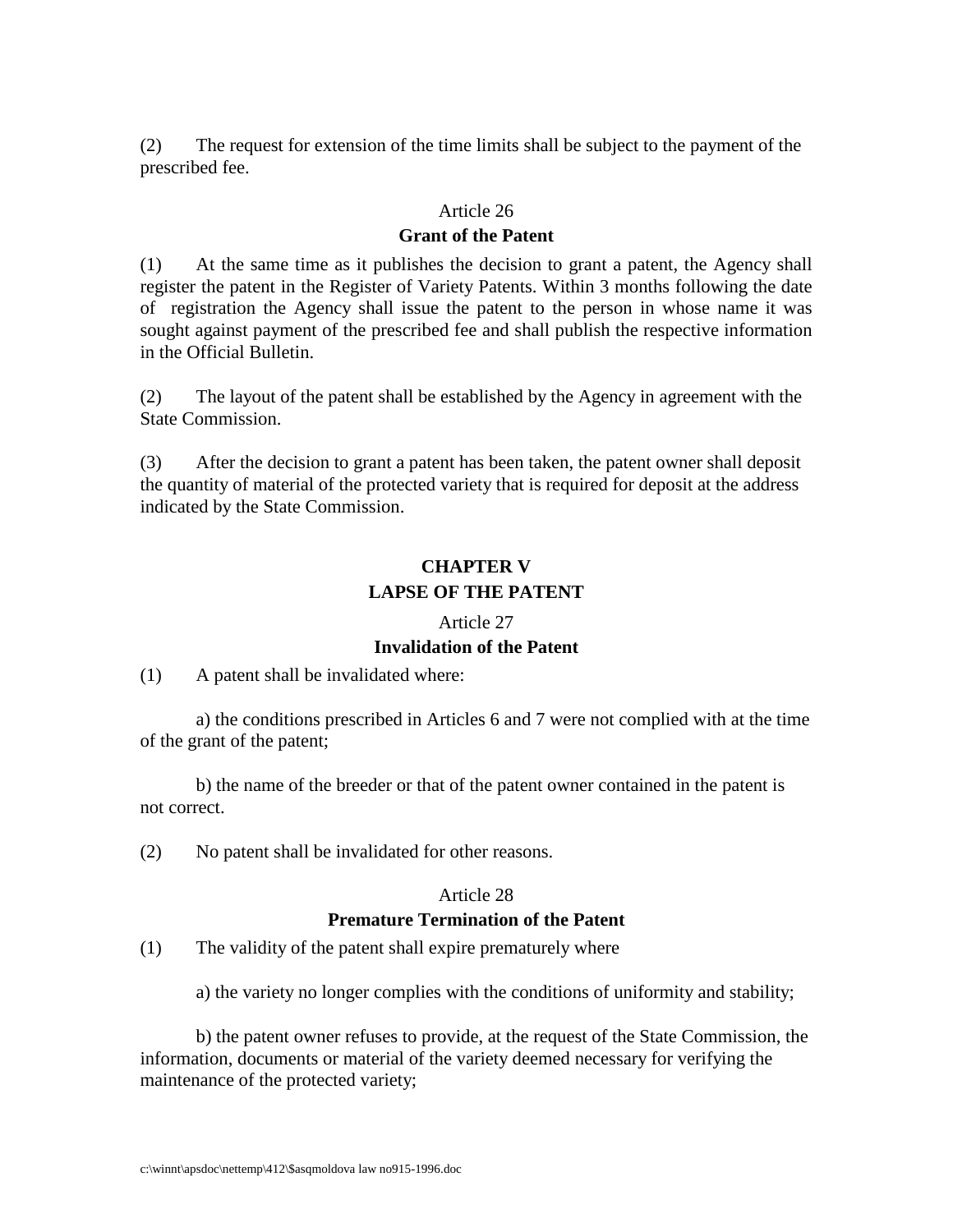c) the patent owner does not propose, where the denomination of the variety is cancelled after the grant of the patent, another denomination;

d) the patent owner fails to pay the prescribed maintenance fee.

 $(2)$  Where a patentiscancelled owing to failure to pay the prescribed maintenance fee, the patent may be restored provided that, within six months from the date of cancellation, the maintenance fee ispaid.

#### Article 29

#### **Surrender of the Patent**

(1) The patent owner may surrend erthe patent by means of a written request.

(2) The surrender of the patent by one or more of the owners shall not terminate the validity of the patent, which shall remain the property of the other owners.

(3) The surrender of the patent shall take effect on the date of receipt by the Agency of the written request. A record of the surrender of the patent shall be entered into the Register of Variety Patents and published in the Official Gazette.

(4) The patent ownershal lbe obliged to notify the breeder of his intention to surrender the patent. In such a case the breedershall, for a period of three months from the date of the notification, have a preferential right to obtain the patent in his name.

(5) Where the patent is the subject of a license contract, the surrender of the patent shall only be possible with the agreement of the license holder unless otherwise provided in the license contract.

# **CHAPTER VI THE USE OF THE PROTECTED VARIETY**

#### Article 30

# **License Contract**

(1) Avariety for which a patent application has been filed or a patent has been granted may be the subject of a license contract (exclusive or non -exclusive license contract).

(2) Underalicense contract the patent owner (the licensor) grants, within the limits specified in the contract, the right to use the protected variety to another natural person or legal entity (the licensee). In such a case the licensee undertakes to make payments to the licensor and perform any other acts specified in the contract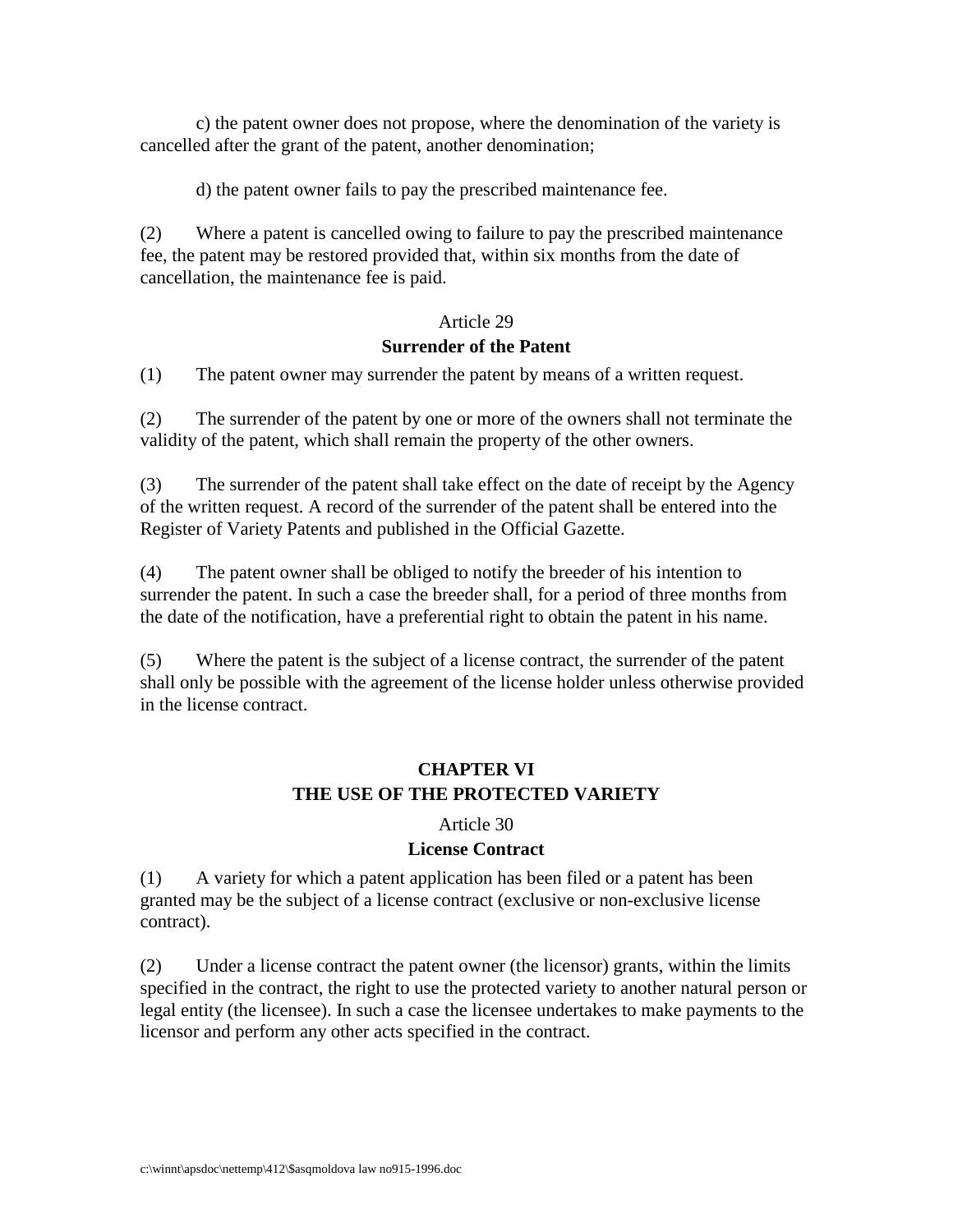(3) Under an exclusive license the licens ortransfers to the license ether sclusive right to use the variety, within the limits specified in the license contract, beyond which the licensorretains the said right.

(4) Under a non-exclusive license the licensor, while granting the license ether ight to use the variety, retains all rights afforded by the patent, including the right to grant licenses to third parties.

#### Article 31

#### **Compulsory License**

"(1) The court may authorize the use of a new plant variety without the consent of the patent owner, under the following conditions:

a) authorization of such uses hall be considered on its individual merits;

b) before such use, the proposed user has made efforts to obtain authorization from the right holder on reasonable commercial terms and conditions and that such efforts have not been successful within a reasonable period of time.

Such an use may be granted in situations of national emergency or other circumstances of extreme urgency or in cases of pubic non -commercial use; the right holdershall, nevertheless, benotified as soon as reasonable practicable;

c) the scope and duration of such use shall be limited to the purpose for which it was authorized:

d) such use shall be non -exclusive and non -assignable, except with the part of the enterprise or goodwill which enjoys uch use;

e) any such use shall be authorized predominantly for the supply of the domestic market:

f) any such use shall be liable, subject to adequate protection of the legitimate interests of the persons so authorized, to be terminated if and when the circumstances which led to it cease to exist and are unlikely to recur. Competent authorities shall have the authority to review the case, upon grounded request, if the conditions when conditions which led to such authorization are likely to recur.

g) the right holder shall be paid adequate remuneration in the circumstances of each case, taking into account the economic value of the authorization;

h) the legal validity of any decision relat ing to the authorization of such uses hall be subject to judicial review or other independent review by a distinct higher authority;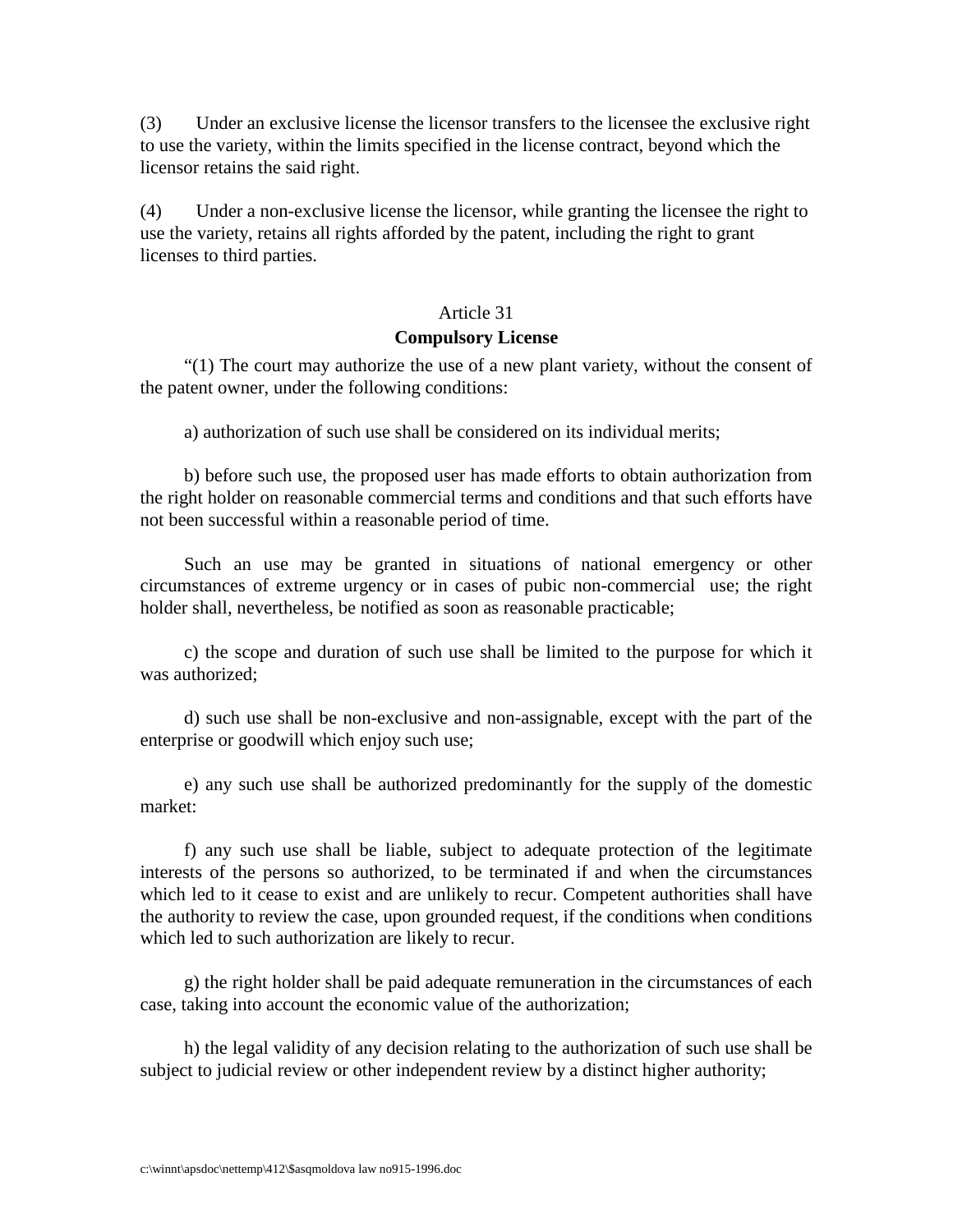i) provisions of the paragraphs b) and e) shall not apply where such use is permitted to remedy a practice determined after judicial or administrative process to be anti competitive. The need to correct anti -competitive practices may be taken into account in determining the amount of remuneration in such cases. Competent authorities shall have the authority to refuse terminat ion of authorization if and when conditions which led to such authorization are likely to recur.";

(2) The compulsory licenses hall only be granted to a person who is in a position to use the variety in a competent manner and within the scope specified in the license contract, which shall conferonits owner the right to receive initial material from the patent owner.

(3) The grant of a compulsory licenses hall not prejudice the right of the patent owner to use the protected variety ortogrant licenses to others.

 (4) The decision to grant a compulsory non -exclusive license shall be notified by the holder of the license to the Agency, which shall enter it in the National Register for Variety Patents. The Agency shall also publish in the Official Bulletin the data concerning granted non -exclusive compulsory licenses granted, as well as other related information within three months following the date of the registration of the irregistration with the Agency.

(5) In the event of failure to undertake prel iminary actions to exploit the non exclusive compulsory license within one year following the date of the grant by the license owner, the non -exclusive compulsory license may be cancelled. The non exclusive compulsory license may also be cancelled in the event that the license owner fails to exploit the new variety within two years following the date of the grant.

# **CHAPTER VII DISPUTES**

#### Article 32

# **Settlement of Disputes**

(1) Disputes between natural persons and legal entities arising from the implementation of this Law shall be examined by the Board of Appeals of the Agency, the Council or in court.

(2) The Board of Appeals of the Agency shall consider appeals against:

a) the decision to grant or to refuse to grant a patent;

b) the decision determining the priority date;

c) the decision to invalidate a patent;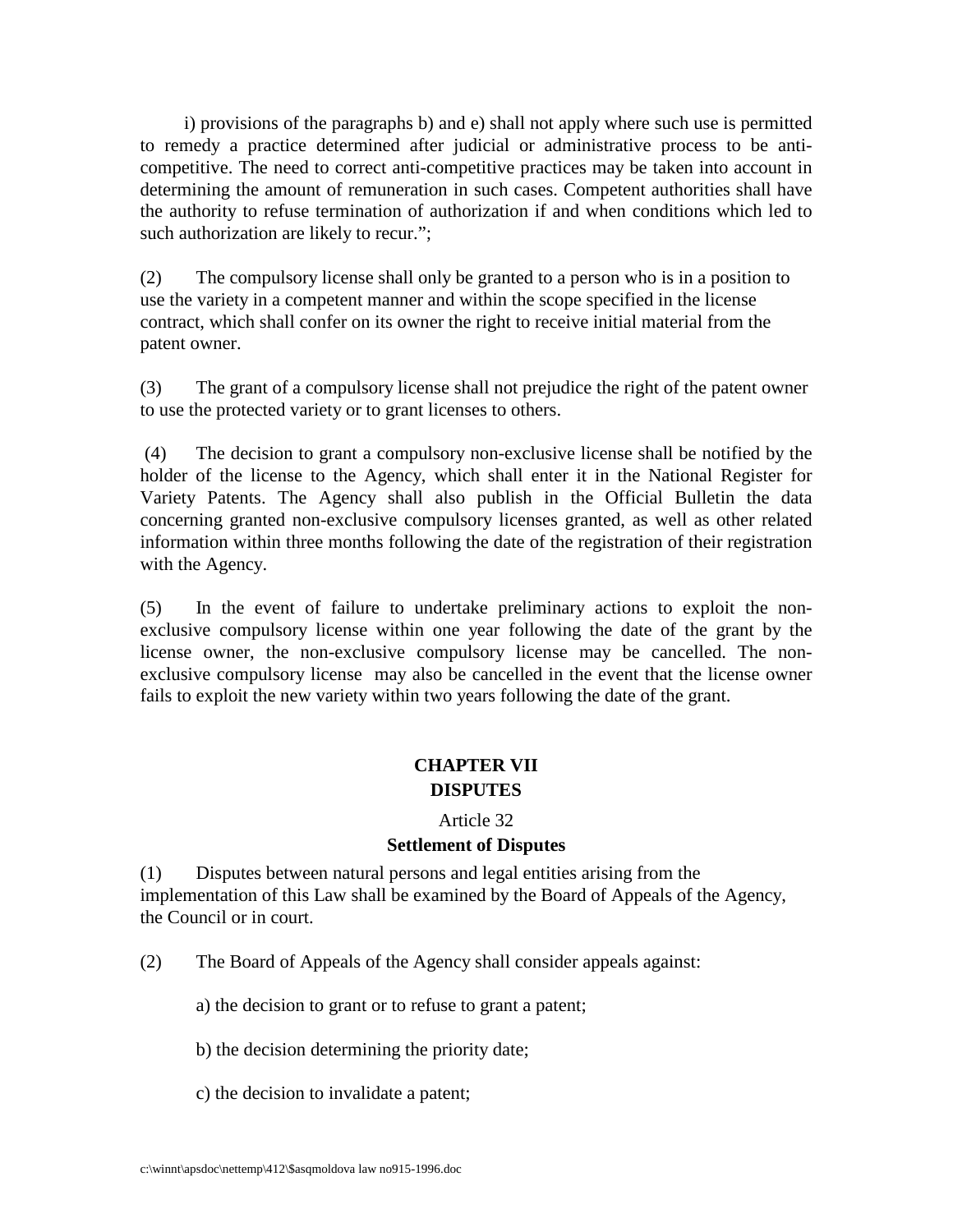d) the decision to prematurely terminate a patent.

(3) The appeals shall be examined within three months from the date of their lodging.

(4) The Board of Appeals of the Agency shall notify the parties to the dispute of its decision within 15 days from the date thereof.

(5) The decision of the Board of Appeals of the Agency may be challenged, within three months from the date of its notification, in court.

(6) Any appeal against the decision taken by the State Commission under Article 21 of this Law shall be considered by the Council in accordance with the procedures and within the time limits established by the Council.

(7) The decision of the Council may be challenged in court.

(8) The competence of the court and of the Specialized Arbitration Centreshall extend to dispute sarising from:

a) the authorship of a variety;

b) varieties bred in the line of duty;

c) the identification of the patent owner;

d) the conclusion and execution of license contracts;

e) infringements of the exclusive right of the patent owner;

f) the establishment of the act of unauthorized use;

g) the payment of compensation under this Law;

h) other disputes arising out of the protection of rights confe rred by a patent.

# **CHAPTER VIII LIABILITY FOR INFRINGEMENT OF THE RIGHTS OF THE PATENT OWNER**

Article 33 **Infringement of the Exclusive Right of the Patent Owner**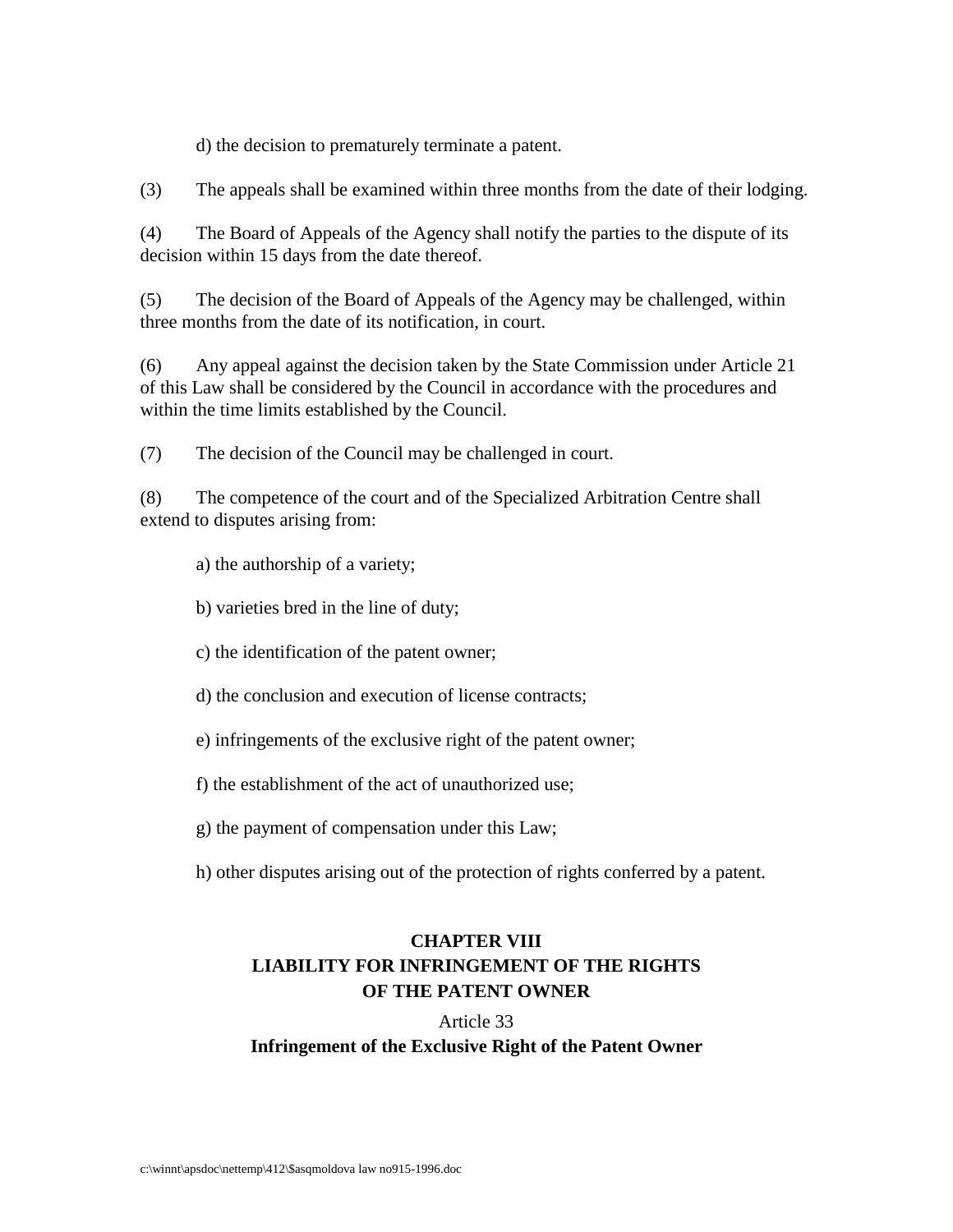Any act in respect of the protected variety for which the authorization of the patent owner is required under Article 13 and which is done without such authorizationshall be deemed to constitute an infringement of the exclusive right of the patent owner.

#### Article 34

# **Action for Infringement of the Exclusive Right of the Patent Owner**

(1) The patent owner of an exclusive license may bring an action for infringement of the exclusive right of the patent owner.

(2) The owner of a compulsory license may bring an action for infringement of the exclusiveright of the patent owner where the latter has not exercised his right to bring an action within six months after having been notified by the licensee.

(3) Any licensee shall have the right to participate in the infringement proceedings if the action has been brought by the patent owner. The sam eshall apply to any patent owner where the action has been brought by alicensee.

(4) The action for infringement of the exclusive right of the patent owner may include:

a) an action for establishment of the actor infringement,

b) an action for compensation for damages sustained,

c) an action for identification of the infringer.

(5) Damages may be claimed within a period of five years from the date on which the prejudice was sustained, beyond which the right to claim damages shall cease to exist, except where the said time limit has been extended.

# Article 35

# LiabilityforInfringementoftheRightsofthePatentOwner

(1) Whoever infringes the rights of the patent owners hall be liable therefor in accordance with the legislation in force.

(2) Atthe request of the patent owner, the infringer shall cease the infringement and compensate the owner for the damages sustained, including lost profits as well as expenses which may include appropriate attorney's fees.

(3) In the course of court proceeding sconcerning the infringement of the rights of a patent owner, the court or the Specialized Arbitration Centre may, at the request of any party or on its own initiative, decide to apply the following measures in support of the suit: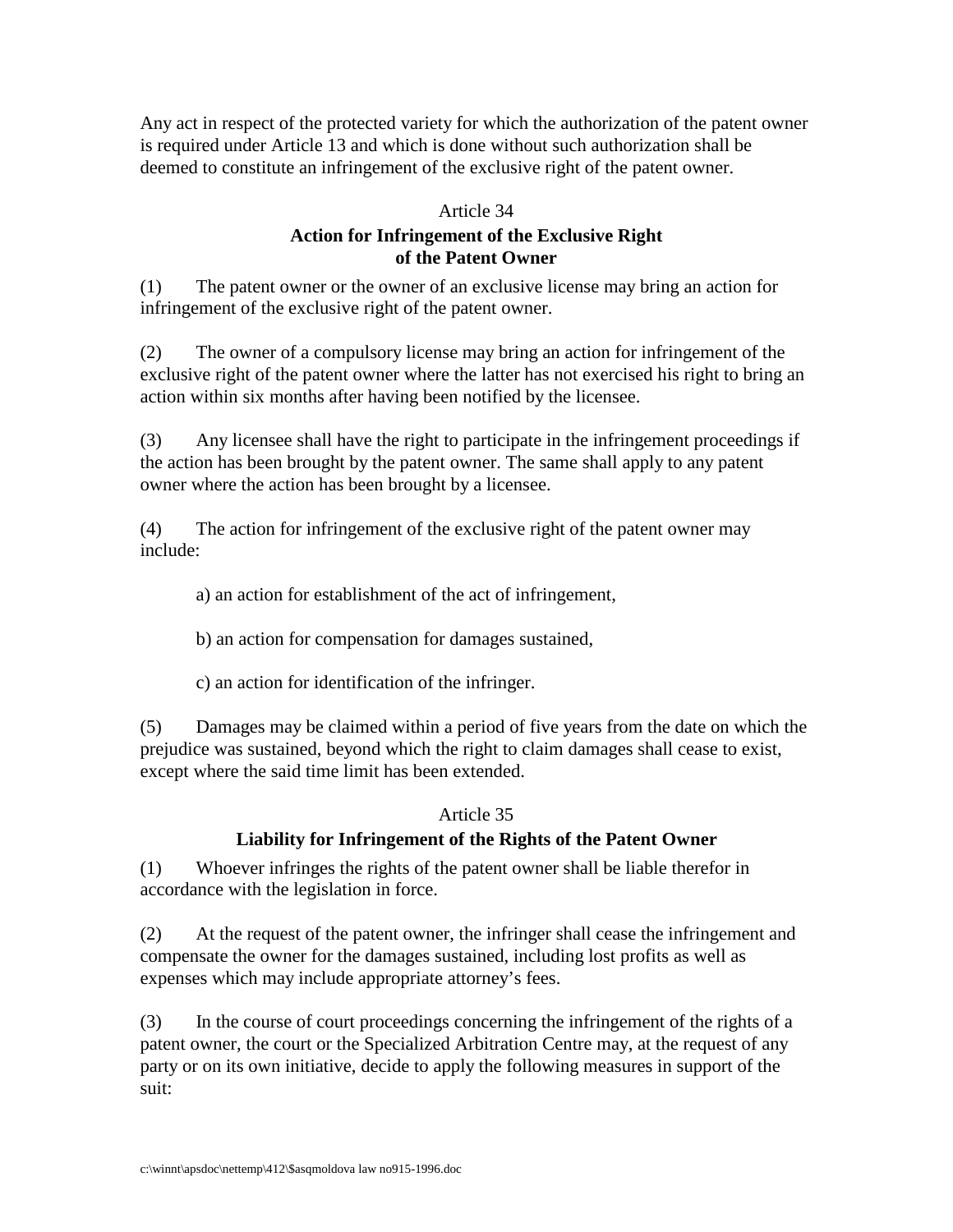a) to order these izure of the infringing seeds or any other plant material, or of the property of the infringer,

b) to prohibit the use, production or sale of material of the protected variety.

(4) The following acts shall be deemed to infringe the rights of the patent own er:

a) the disclosure of information constituting a trade secret in relation to any variety for which an application has been filed if the information is acquired in the performance of acts under this Law, except where such information is disclosed by the Board of Appeals of the Agency or a person carrying outh is official duties with a view to secure protection for the variety under this Law;

b) the use, formaterial of the variety that is produced and sold, of a denomination which is different from the eregistered denomination of the variety;

c) the use, formaterial of a variety that is produced and sold, of the denomination of a registered variety, where it is known that the said material is not from the registered variety;

d) the use, formaterial that is produced and sold, of a denomination which corresponds soclosely to a registered denomination that it is misleading;

e) the sale of material of a variety in respect of which a patent has not been granted, thus will full ymisleading the user.

(5) The following acts shall also be deemed to infringe the rights of the patent owner, where they are committed will fully:

a) making a false statement;

b) making a false entry in the Register of Variety Patents or in reporting documents or causing it to be made therein,

c) forging or causing forgery of the documents required under the provisions of this Law,

d) furnishing documents containing false information.

# **CHAPTERIX INTERNATIONAL COOPERATION**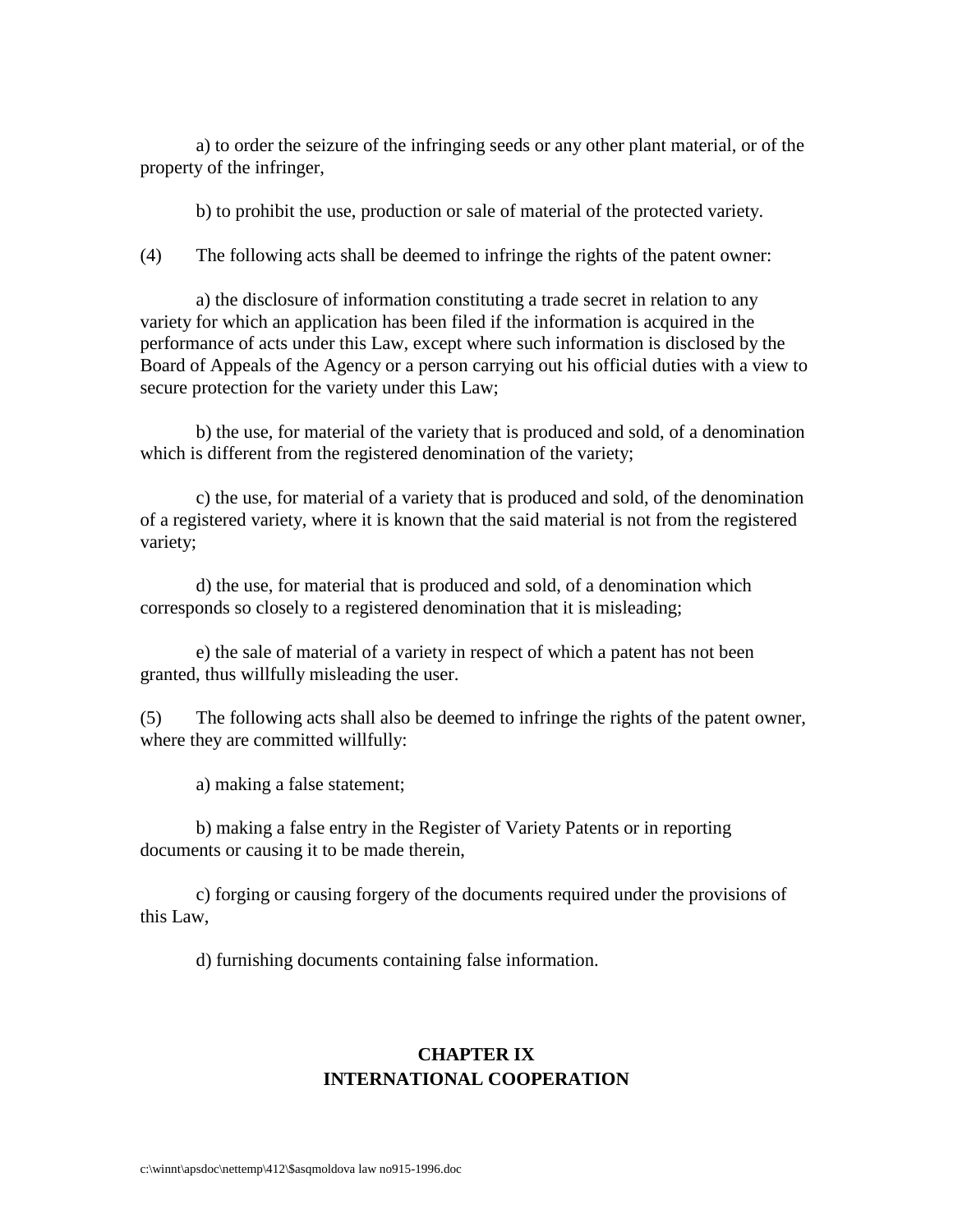### Article 36

# **Rights of Foreign Natural Persons and Le gal Entities**

Foreign natural persons and legal entities from States which are party to international conventions to which the Republic of Moldova is party shall enjoy the rights provided for in this Law on the same footing as natural persons and legal entities from the Republic of Moldova. The provisions of this Lawshall also apply to bilateral agreements or on the basis of reciprocity.

#### Article 37

# **Testing and Protection of New Varieties Abroad**

(1) Natural persons and legal entities from the Republic of Mo ldova shall have the right to choose the State in which they wish to file an application for the grant of a variety patent.

(2) The State Commission may decide that the variety for which protection is sought will be tested in another State or by an international organization provided that a corresponding bilateral or international agreement has been concluded with such State or organization.

(3) The applicant who has filed his first application in a foreign State shall be required to furnish information o nthe tests carried out inconformity with the conditions for protection prescribed by the legislation of that State.

(4) The cost of protection of a new variety abroad shall be borne by the applicant.

# Article 38

# **International Treaties**

Where an international treaty to which the Republic of Moldova is party contains provisions different from thoses pecified in this Law, the former shall prevail.

# **CHAPTER X FINAL PROVISIONS**

### Article 39 **Representation**

(1) Natural and legal persons domiciled in the Republic of Moldova and legal entities having their headquarters therein (national) entitled to the protection of a plant variety may act either directly or through a professional representative in industrial property, authorized by a power of attorney.

(2) Foreign natural and legal persons domiciled and having their headquarters therein shall act through professional representatives in industrial property in the Republic of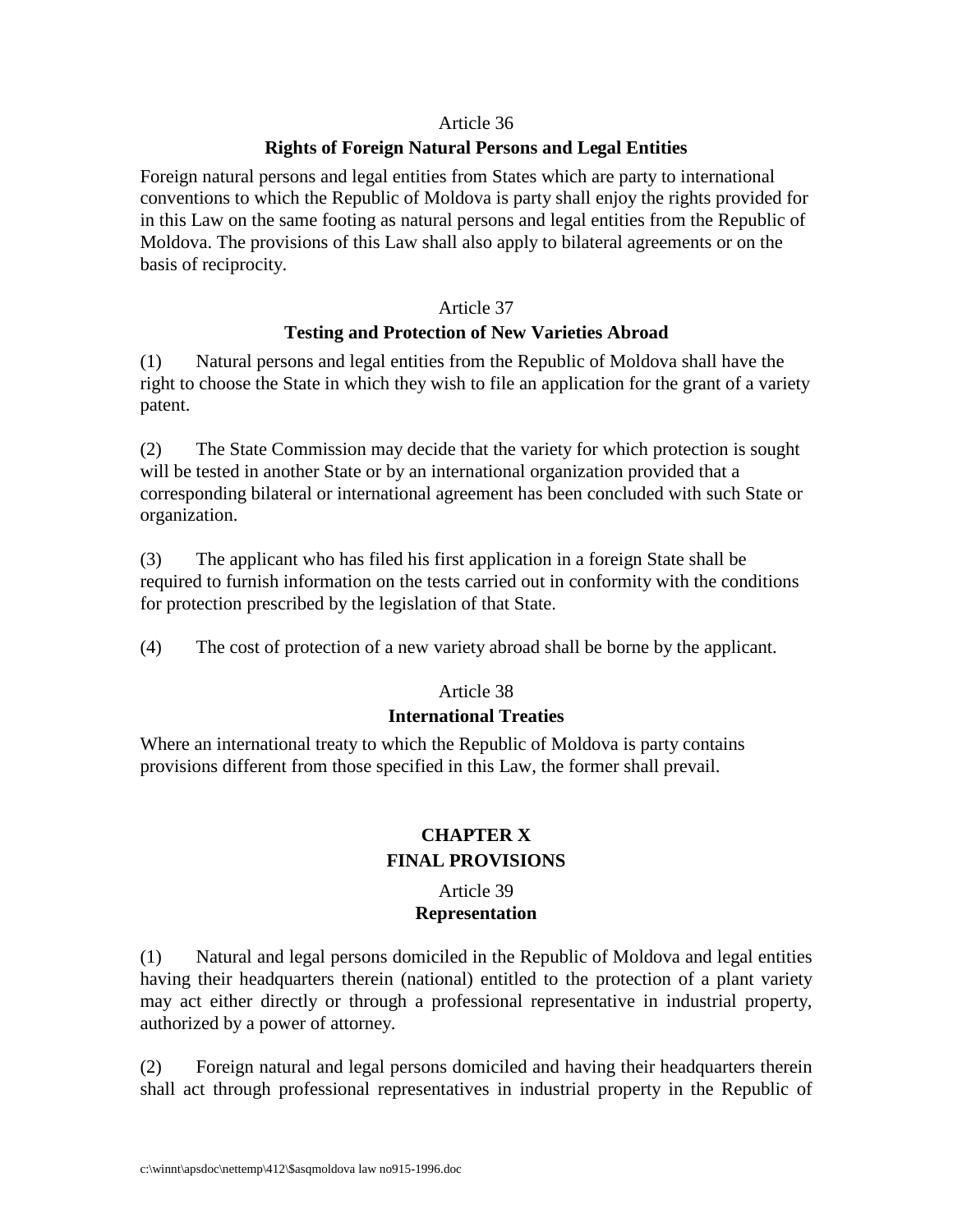Moldova, except where international treaties to which the Republic of Moldova is party provide otherwise.";

(3) The activity of professional representatives in industrial property shall be subject to the regulations approved by the Government."

#### Article<sub>40</sub> **Fees**

(1) The filling of the patent application, publication and examination of the application, grant of patent, its maintenance as well as the performance of any legal acts shall be subject to the payment of fees. Acts for which fees are payable, the amounts of fees and the time limits for the payment thereof shall be determined by the Govern ment.

(2) The fees shall be payable by the applicant, the patent owner or other natural or legal entity concerned.

# Article<sub>41</sub>

# **Maintenance of the Variety**

(1) The patent owners hall, throughout the life of the patent, maintain the variety in such a way that all character is tics defined in the description of the variety at the date of the grant of the patent are maintained.

(2) The State Commission may, for the purposes of testing the uniformity and stability of the protected variety, require the patent owner to furnish material of the variety, documents or any other necessary information.

# Article<sub>42</sub>

# **Use of the Variety for Production Purposes**

Varieties shall be used for production purposes only in conformity with the provisions of this Law and where the prescribed certificate has been issued by the State Commission after the official testing of the variety has been carried out and where the variety has been entered in the Register of Plant Varieties.

# Article<sub>43</sub>

# **Promotion by the State of the Breeding and Use of Pro tected Varieties**

The State shall promote the breeding and use of new plant varieties. The methods and means for the promotions hall be defined in the relevant legislative acts.

# **CHAPTER XI TRANSITIONAL PROVISIONS**

# Article 44

This Law shall enter into force on the date of its publication.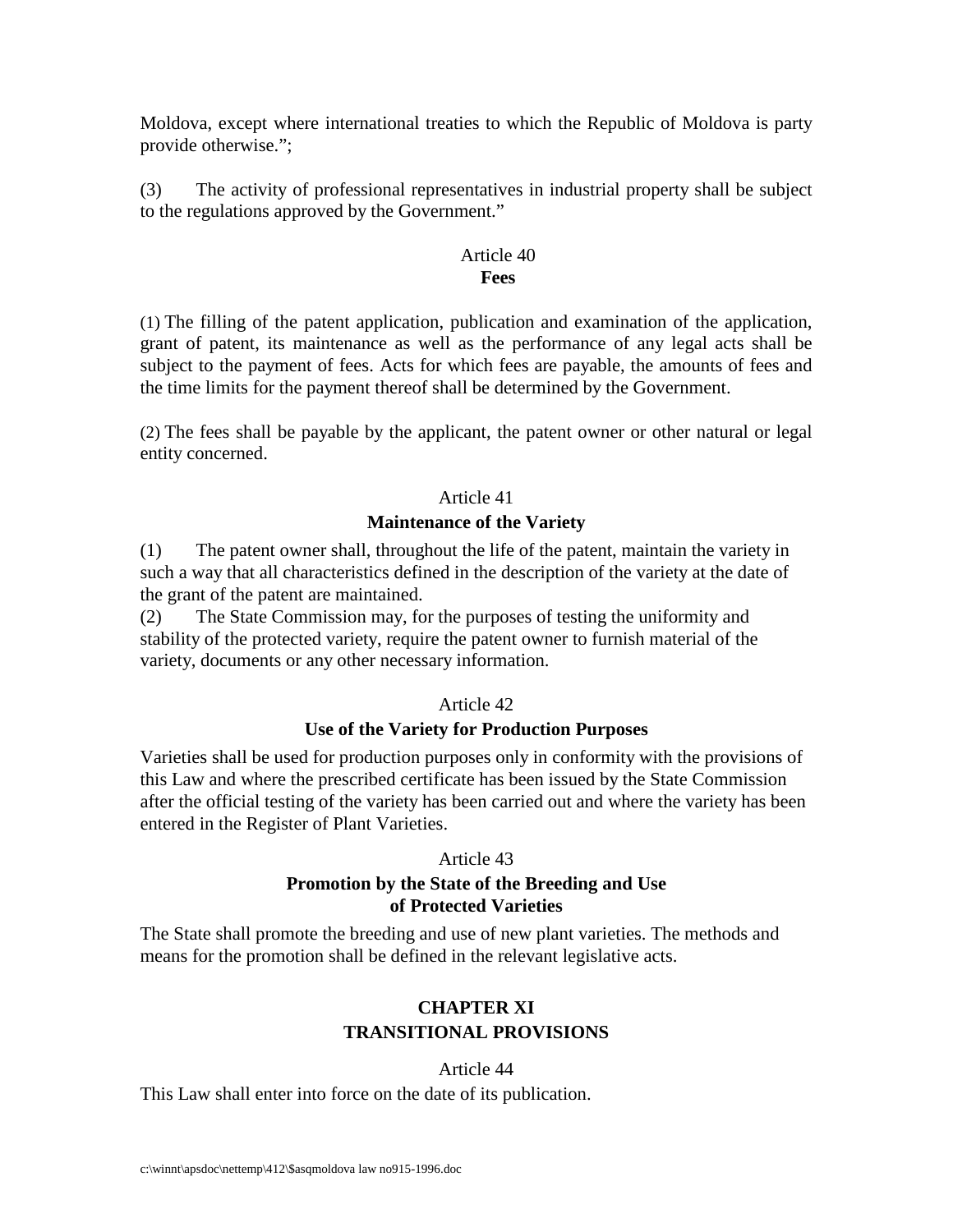# Article<sub>45</sub>

For the period until the legislation is brought into line with the provisions of this Law, the existing normative acts shall apply, provided that they are not contrary to the said provisions.

#### Article<sub>46</sub>

Itish erebydetermined that:

(a) authors' certificates granted in respect of varieties in the former Soviet Union shall be recognized as valid in the Republic of Moldovain accordance with the legislation inforce on the date of the grant;

(b) any person who uses in the Republic of Moldova, for his entrepreneurial purposes orforthepurposes of his enterprise, a variety protected by an author's certificate granted in the former Soviet Union may proceed with such use. In such a case the breedershall be entitled to remuneration according to the procedure and in the amount specified in Article 12 of this Law:

(c) applications for the grant of a variety patent with respect to which the office procedure has not been completed on the date of entry into force of this Law shall be processed in accordance with the procedure prescribed by this Law;

(d) patents for the varieties of the protected genera and species granted in the Republic of Moldova prior to the entry into force of this Lawshall have a legal status equivalent to that of the patents granted under this Law.

# Article<sub>47</sub>

The Government of the Republic of Moldovashall:

submitto the Parliament proposals on bringing the existing legislation into line with this Law.

– ensure the revision or abrogation by the ministries and departments concerned of the existing normative acts that are contrary to the provisions of this Law,

approve the list of botanical genera and species the varieties of which are protected under this Law,